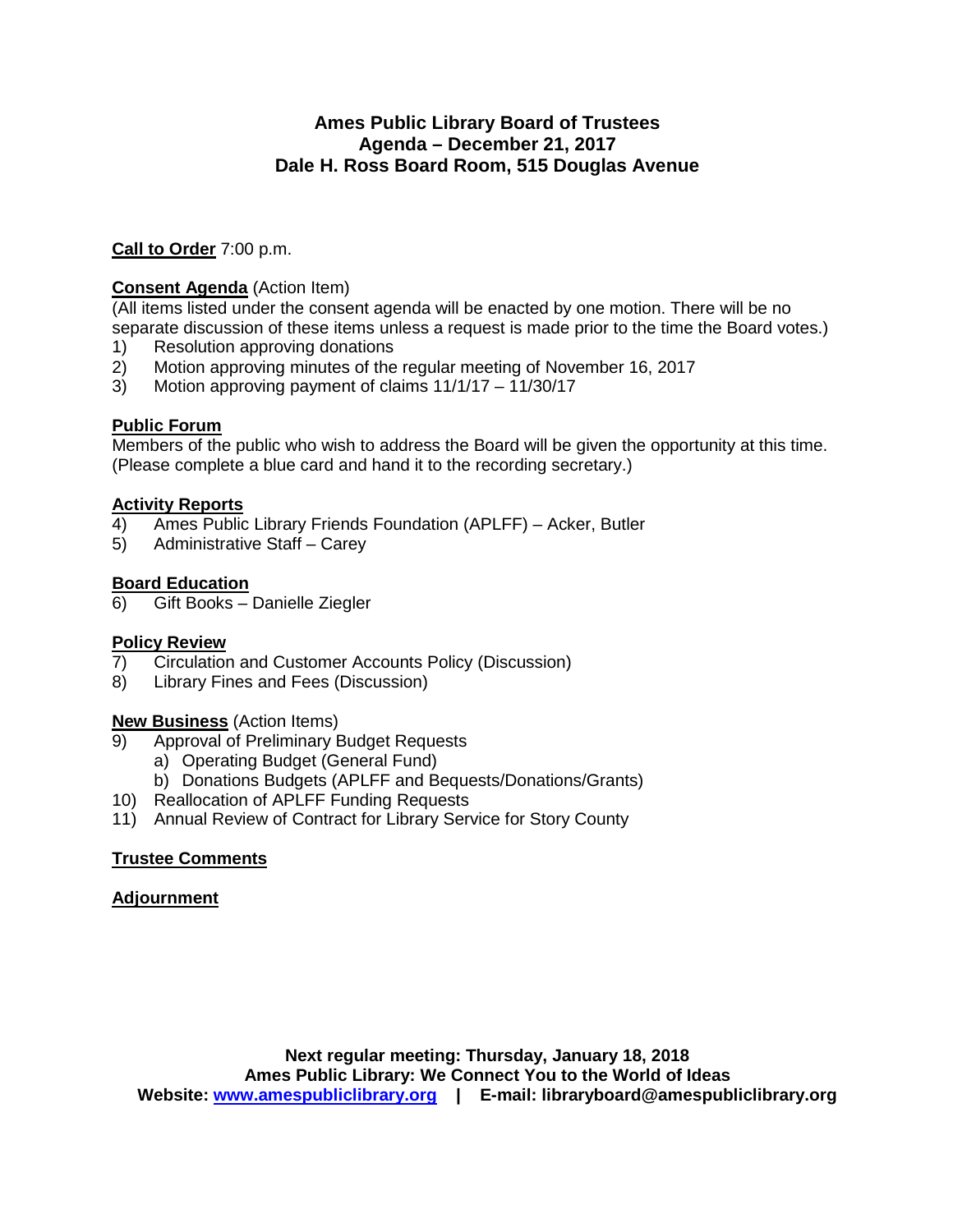# **Donations**

## **BOARD OF TRUSTEES AMES PUBLIC LIBRARY DECEMBER 21, 2017**

Be it resolved that the Board of Trustees, Ames Public Library, accepts the following donations:

| 2) In memory of Katie Finn Milleman from Vikki Morain for a children's book\$20.00 |  |
|------------------------------------------------------------------------------------|--|
| 3) In memory of Peter Reilly from Joy Kix for children's books \$25.00             |  |
|                                                                                    |  |

\_\_\_\_\_\_\_\_\_\_\_\_\_\_\_\_\_\_\_\_\_\_\_\_\_\_\_\_\_\_\_\_\_\_\_\_ \_\_\_\_\_\_\_\_\_\_\_\_\_\_\_\_\_\_\_\_\_\_\_\_\_\_\_\_\_\_\_\_\_\_\_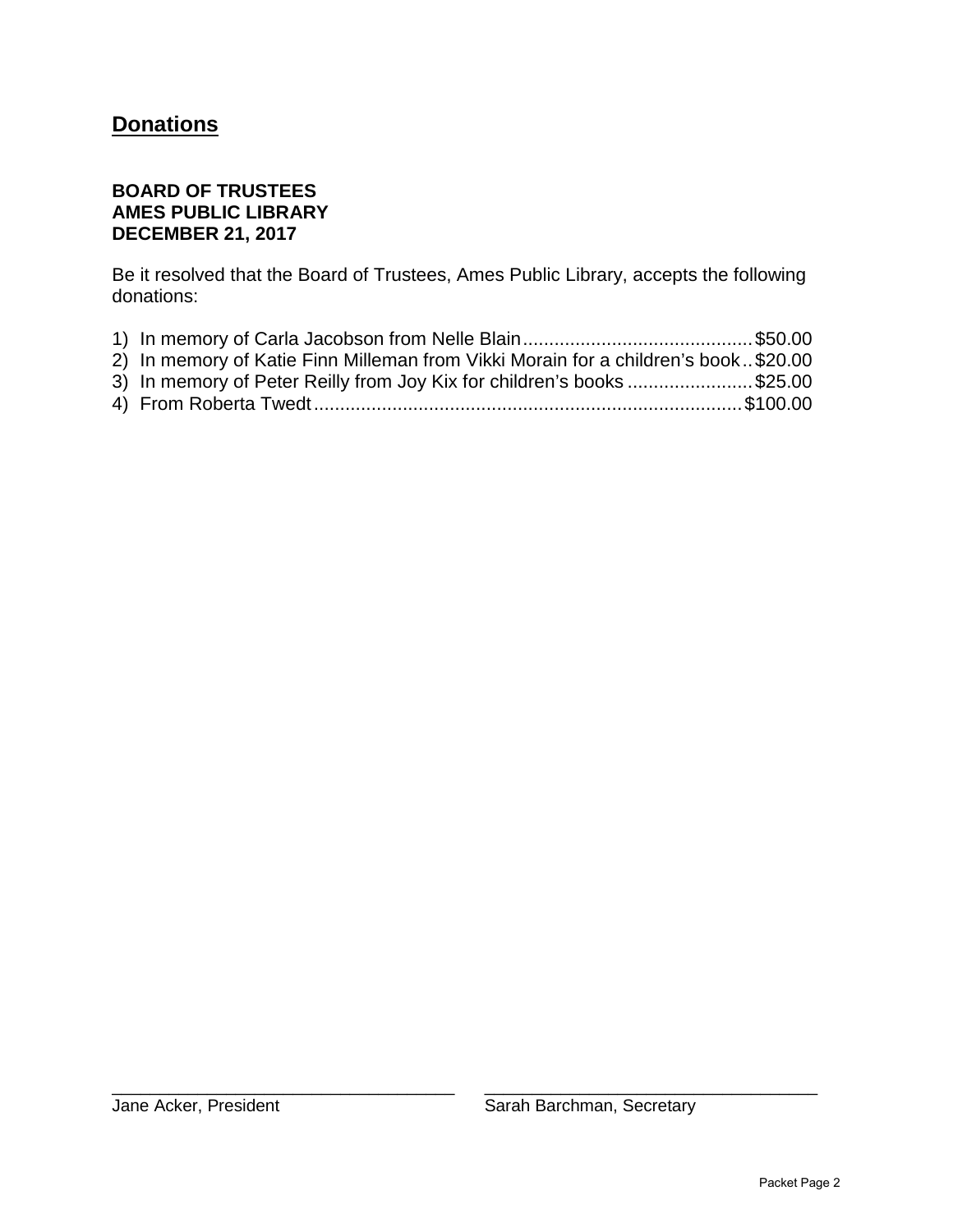#### **Ames Public Library Board of Trustees Minutes of the Regular Meeting November 16, 2017**

The Ames Public Library (APL) Board of Trustees met in regular session on Thursday, December 21, 2017, in the Dale H. Ross Board Room, 515 Douglas Avenue, with Acker, Briese, Kluesner, Linch, and Rohret in attendance. (Butler arrived shortly after the meeting started.) Barchman, Glatz and Marshall were excused. Library Director Carey and Customer Accounts Services Manager Briseño were also present.

**Call to Order:** Board President Acker called the meeting to order at 7:00 p.m.

#### **Consent Agenda:**

**Moved by Linch, seconded by Briese, to approve the following items on the consent agenda:**

**1) Motion approving minutes of the regular meeting of October 23, 2017**

**2) Motion approving payment of claims 10/1/2017 – 10/31/2017** 

**Vote on Motion: 5-0. Carried unanimously.**

**Public Forum:** None.

Butler arrived at 7:01 p.m.

**Administrative Staff Report:** Carey updated the Board on the hiring of several interns, said interviews for the Operations Coordinator position are just ending, and applications are being accepted through November 27 for a new Librarian to fill the position vacated by Justin Armbruster, who recently accepted a position in Ankeny.

Carey said that preliminary budgets were submitted to the City yesterday; further work will be done on them after Thanksgiving. She said this year's proposed adjusted budget is lower than the amount adopted, partly because of salary savings from open positions. The request for next year, however, is about 3.8% above this year's adopted amount.

The Story County Board of Supervisors met on November 15 and Carey said the Story County Librarians reported to them as a group. She said the Supervisors continue to see library services as important for residents and she was asked to convey the Board's appreciation for Ames' willingness two years ago to alter the funding formula for the benefit of all the other cities.

Carey stated that the WOW Wall was unveiled on November 15 and is now "wowing" people. She said the lights are appealing—very impressive at night—and children are giving the features a good workout. Carey expressed thanks to the donors: the Roy J. Carver Charitable Trust; the Kinney-Lindstrom Foundation, and Ames Public Library Friends Foundation (APLFF).

In other news, Carey related that:

- five new internal teams are at work:
- Small Talk started into its third year, and the initial phase of research will wind up during the 2018 spring semester;
- programming opportunities will be available again in conjunction with the ISU Lectures Program;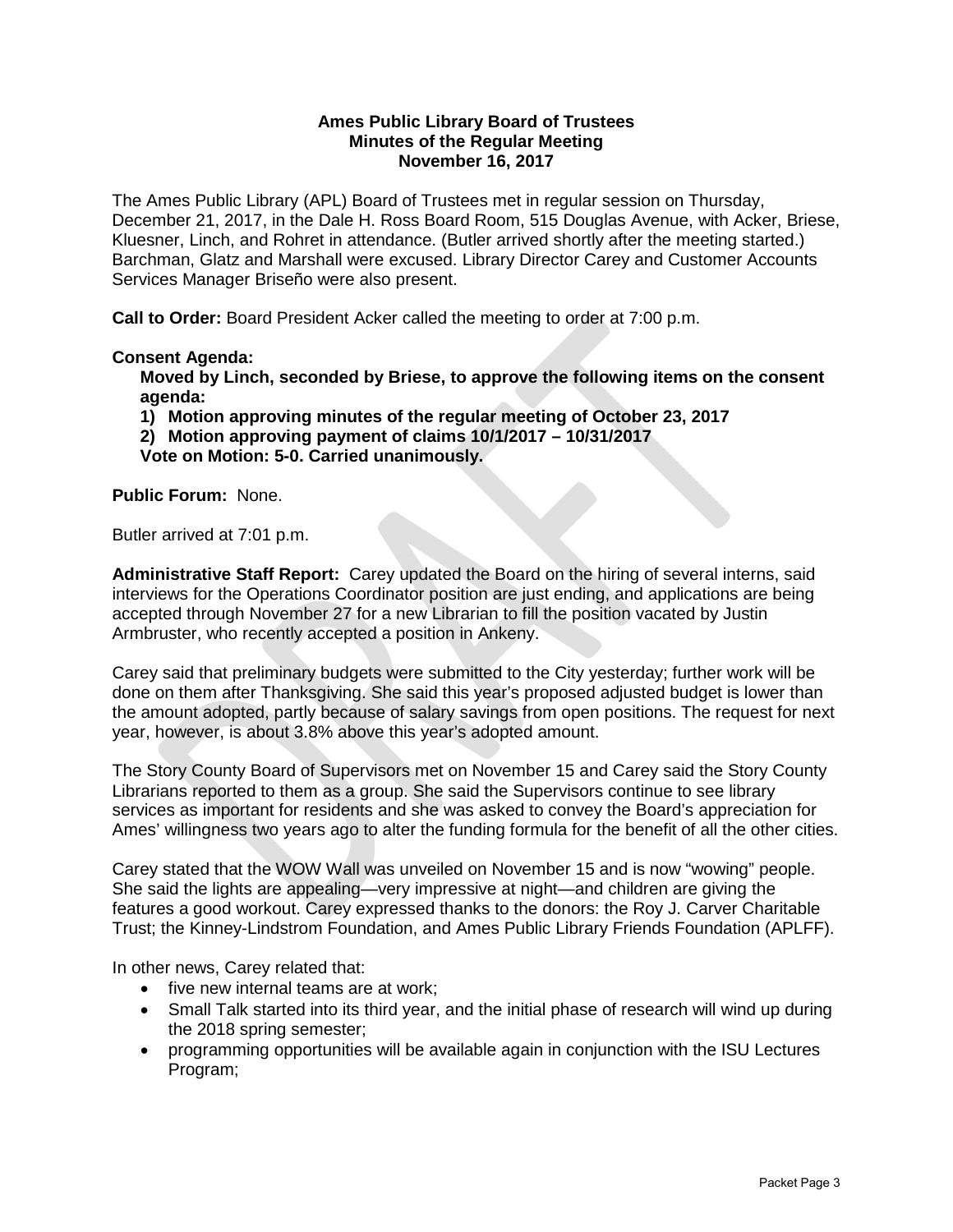- Carey recently visited with the Friends and Foundation groups of the Kirkendall Library in Ankeny because they are considering a merger;
- a new display case was purchased and two staff members have been working on getting bags, t-shirts and greeting cards on hand before the holidays. Calendars for reading enthusiasts are also available for sale.

**APLFF Report:** Trustee Butler stated that APLFF met November 9. The Board heard reports and learned that receipts from the most recent donation solicitation have reached the 25% mark. Butler said that Jennifer Garst has been providing education on financial matters recently, and the topic this month was equity. Book sales brought in over \$11,000 last month. Butler remarked that the book sales are important fundraisers, but also serve to spread much goodwill. She related that an individual recently presented book sale volunteers with a \$150 donation and requested that the next 150 customers each be allowed to pick out a \$1 book. APLFF will soon start marketing bags featuring a design from the Youth Services mural.

**Board Education:** Customer Account Services Manager Tracy Briseño addressed the board on the topic of Assisting Customers in Being Successful and Responsible Library Users, especially in relation to the Circulation and Customer Accounts Policy and charges of fines and fees. She reported that 93% of APL's customers have accounts in good standing (they manage their accounts well and owe less than \$20) and 63% owe nothing.

Noting that that a primary tenet of librarianship is equal access, Briseño said that borrowing time limits and overdue fines encourage borrowers to return materials so that others can use them, but APL staff works hard to help non-compliant customers restore their status to good standing, rather than risk driving them away by imposing sanctions. She spoke about various ways APL staff works with customers to overcome barriers and find solutions to problems so the result is that the Library gets back everything it really wants—materials, amounts owed, and responsible customers.

**Circulation and Customer Accounts Policy:** There was discussion about the existing policy the various account types and their purposes, the fees APL charges, where sensitive conversations take place, and the concept of eliminating fines. Carey said that some libraries are experimenting with having no overdue fines, but it appears that there is not only a significant reduction in revenue, but also an increase in lost materials and the amount of staff time that ends up being involved in managing money.

The trustees were invited to suggest changes they would like to see so that staff can incorporate them into a draft for review in the next couple months.

**LED Lighting Proposal:** Carey said she wanted to present this idea before going into budget discussions with City Administration. She said that light-emitting diode (LED) bulbs are being considered, now that the bulbs installed during the construction period are starting to need to be replaced. Where LED bulbs were tested, Carey said staff liked the quality of the light. The facilities supervisor also found that it will only take five LED tubes to replace six fluorescent tubes in some of the fixtures. The LED bulbs cost about the same amount, but last longer and draw less power than the fluorescent type. Cost analysis shows that, if all the existing tubes could be replaced with LEDs, the Library would receive a return on the investment through lower lighting bills within six months. Carey said she is also interested in continuing to move toward more environmentally sound practices—she does not want to rest on the laurels of having attained Leadership in Energy and Environmental Design (LEED) Certification.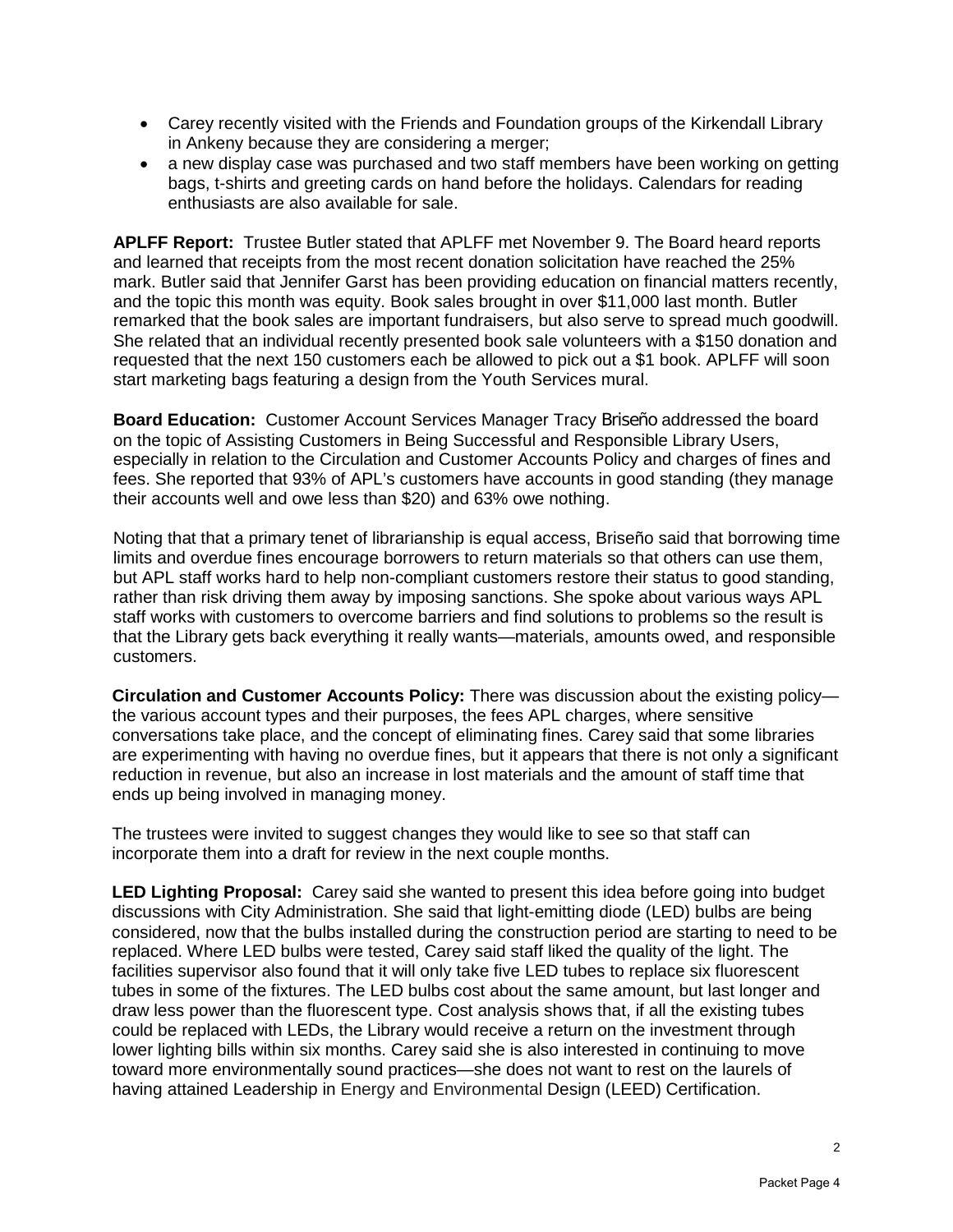When asked what would be done with the existing bulbs, Carey said other City departments could use them until failure and then they'd go to Resource Recovery. She said the ballasts would be disabled because they draw electricity whether or not they contain bulbs. Carey stated that installation could be done in the staff areas during regular working hours, but would be done in public areas only when the building is not open. She also said the Parks and Recreation Department may have some staff the Library could "borrow" to help with the project.

#### **Moved by Kluesner, seconded by Briese, to endorse the lighting initiative, to applaud the efforts of Bo and the rest of the staff, and to propose that the Library move forward with the installation of LED bulbs. Vote on Motion: 6-0. Carried unanimously.**

**APLFF Legacy Campaign:** Carey said a SunSmart Solar Initiative is being considered in Ames and the City Council will take action once the Electric Department has 80% backing. She said the purchase of 570 solar packs would offset enough charges to pay for the Library's LED lighting for the next 20 years. The APLFF Fundraising Committee wondered if the Library Board would endorse a legacy campaign that would allow donors to purchase power packs to help the library become more sustainable, both financially and energy-wise.

After discussion, the trustees appeared to be comfortable with further exploration on the part of APLFF, but said they would like to see how the endeavor would help take the library "from good to great" and how it would connect with the Library's priorities and strategic plan, to gain some assurance that the City would not simply reduce the Library's operating budget, and have a determination about how complicated it would be to sell Power Packs to prospective donors.

Carey asked if the Board were comfortable with her asking, as part of the budget process, if the Library could use electricity savings to buy power packs. There was no objection.

**APLFF Support Allocation:** Carey asked the Board if the monies included in the APLFF funding request approved last April could be reallocated. She explained that some of last year's funding for Project Smyles was not transferred before the end of the year and it's needed now to cover wages. Since the shared position with ISU is still under consideration, there will be cost savings from that \$44,000 request. Carey said she would also like to be allowed to shift some amounts to cover costs associated with the summer food program.

The trustees acknowledged the need for some flexibility with APLFF funds, since they are the "enhancement piece" and should be associated with opportunity, but said they would not want to lose track of them. Following discussion, it was agreed that the Board was conceptually in agreement with a realignment of funds, but would like to see the numbers.

#### **Trustee Comments:**

Briese stated that he loves participating in a group like this, where there is a high level of integrity and enough trust to be able to discuss "squishy" topics.

Acker noted that all the trustees had been appointed by Mayor Campbell, whose term of office will end in December. A reception for her and retiring City Council Member Peter Orazem will be held next month. Acker said she hopes that Mayor-elect Haila and incoming Council Member David Martin will be able to tour the Library and become well acquainted with it.

**Adjournment:** The meeting was adjourned by consent at 8:28 p.m.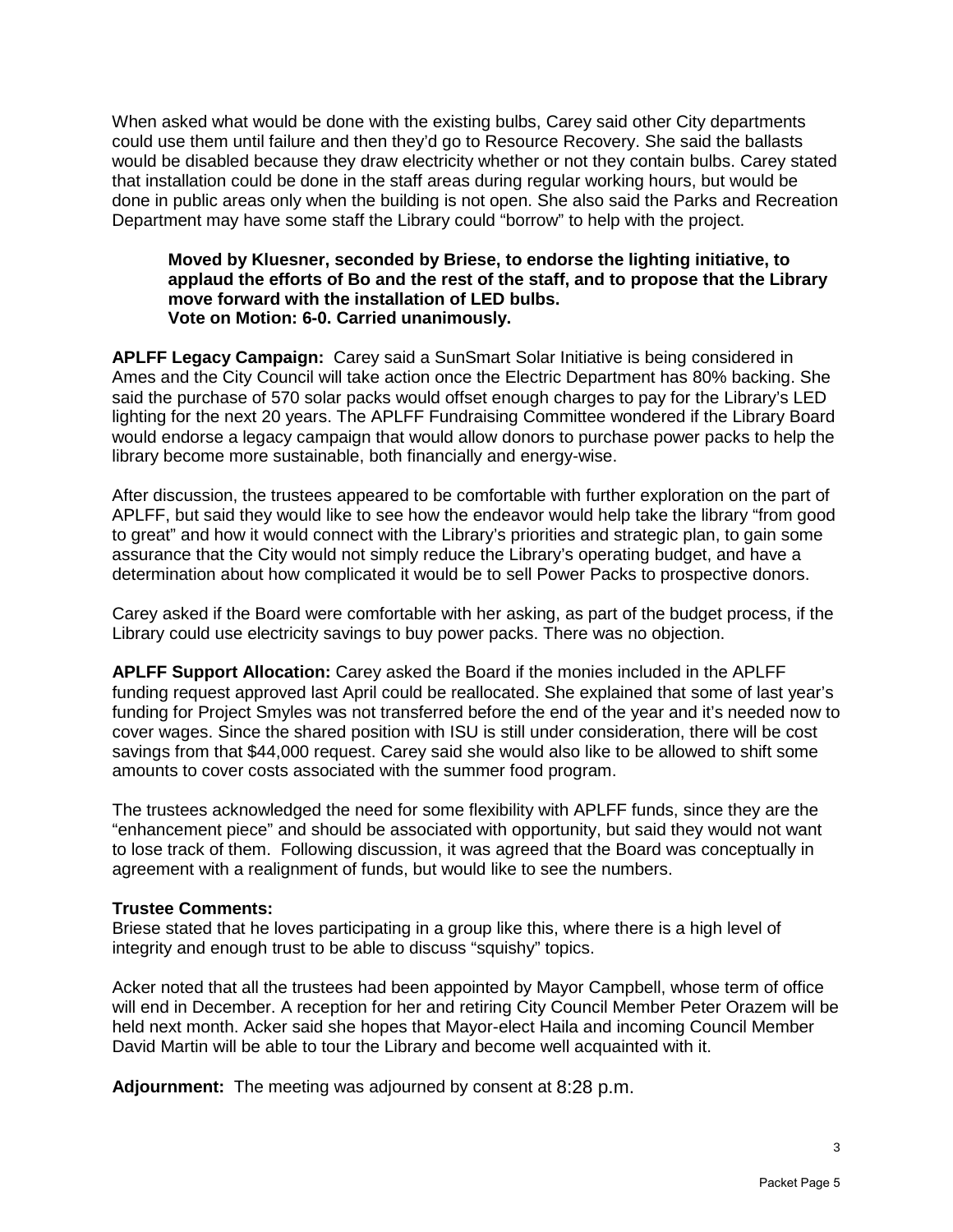The next regular meeting will be on Thursday, December 21, 2017, at 7:00 p.m., in the Dale H. Ross Board Room, Ames Public Library, 515 Douglas Avenue.

\_\_\_\_\_\_\_\_\_\_\_\_\_\_\_\_\_\_\_\_\_\_\_\_\_\_\_\_\_\_\_\_\_\_\_\_ \_\_\_\_\_\_\_\_\_\_\_\_\_\_\_\_\_\_\_\_\_\_\_\_\_\_\_\_\_\_\_\_\_\_\_ Karen C. Thompson, Administrative Assistant Sarah Barchman, Board Secretary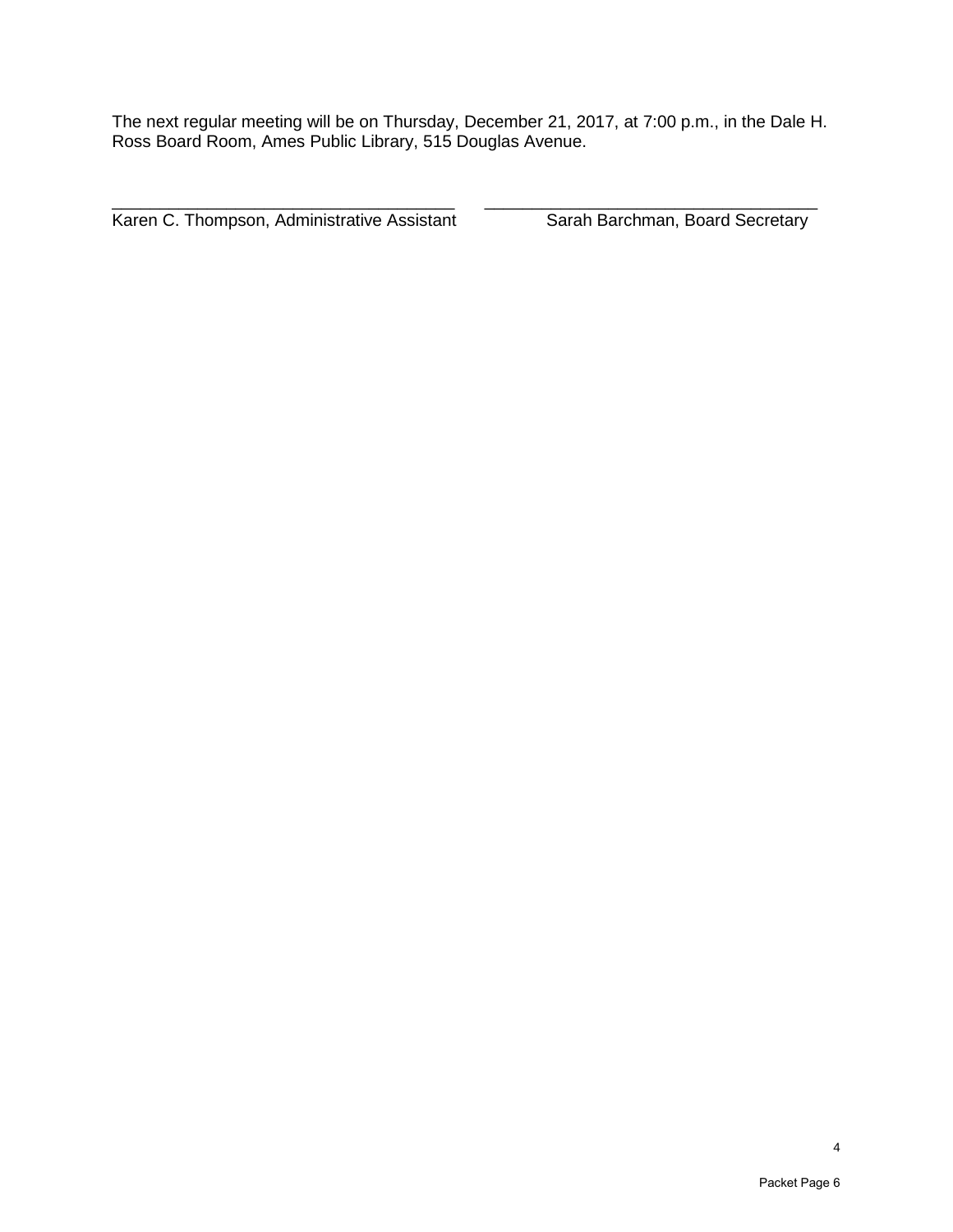| Administration                   |                                 |                  |           |
|----------------------------------|---------------------------------|------------------|-----------|
| <b>PAYROLL SUMMARY</b>           | PERMANENT SALARIES/WAGES        | \$               | 42,822.92 |
| <b>PAYROLL SUMMARY</b>           | TEMPORARY SALARIES/WAGES        | \$               | 320.00    |
| <b>PAYROLL SUMMARY</b>           | <b>LONGEVITY</b>                | \$               | 950.00    |
| <b>CORRECT IPERS REFUND</b>      | PAYROLL ADJUSTMENT              | \$               | (279.95)  |
| <b>PAYROLL SUMMARY</b>           | <b>IPERS DISABILITY</b>         | \$               | 192.47    |
| <b>PAYROLL SUMMARY</b>           | LIFE INSURANCE                  | \$               | 67.50     |
| <b>PAYROLL SUMMARY</b>           | <b>HEALTH INSURANCE</b>         | \$               | 7,987.62  |
| <b>PAYROLL SUMMARY</b>           | <b>MEDICARE FICA</b>            | \$               | 628.53    |
| <b>PAYROLL SUMMARY</b>           | <b>FICA</b>                     | \$               | 2,687.38  |
| <b>PAYROLL SUMMARY</b>           | <b>IPERS</b>                    | \$               | 3,937.50  |
| <b>PAYROLL SUMMARY</b>           | <b>WORKERS COMP</b>             | \$               | 130.75    |
| OCTOBER MESSENGER CHARGE         | <b>MESSENGER SERVICE</b>        | \$               | 445.57    |
| <b>OCTOBER LONG DISTANCE</b>     | <b>LONG DISTANCE</b>            | \$               | 3.12      |
| <b>SEPT 2017 EQUIPMENT CHRGS</b> | <b>FLEET MAINTENANCE</b>        | \$               | 309.68    |
| <b>SEPT 2017 EQUIPMENT CHRGS</b> | <b>FLEET REPLACEMENT</b>        | \$               | 2,219.00  |
| <b>OCTOBER POSTAGE CHARGES</b>   | POSTAGE/FREIGHT                 | \$               | 2.27      |
| <b>BANK OF AMERICA</b>           | <b>CONFERENCES</b>              | \$               | 244.16    |
| <b>ONESOURCE</b>                 | <b>RECRUITING COSTS</b>         | \$               | 195.00    |
| <b>CITY OF AMES UTILITIES</b>    | <b>ELECTRIC SERVICE</b>         | \$               | 10,772.36 |
| <b>CENTURYLINK</b>               | <b>OUTSIDE PHONE SERVICE</b>    | \$               | 234.25    |
| <b>VERIZON WIRELESS</b>          | <b>OUTSIDE PHONE SERVICE</b>    | \$               | 197.80    |
| IA COMMUNICATIONS NETWORK        | <b>OUTSIDE PHONE SERVICE</b>    | \$               | 528.75    |
| <b>CITY OF AMES UTILITIES</b>    | WATER/SEWER                     | \$               | 378.31    |
| <b>CHITTY GARBAGE SERVICE IN</b> | <b>WASTE DISPOSAL</b>           | \$               | 182.14    |
| <b>ALLIANT ENERGY</b>            | <b>NATURAL GAS</b>              | \$               | 812.44    |
| <b>DIVISION OF LABOR</b>         | <b>MAINTENANCE CONTRACTS</b>    | \$               | 350.00    |
| <b>COMFORT SYSTEMS USA MIDWE</b> | <b>MAINTENANCE CONTRACTS</b>    | \$               | 1,008.00  |
| <b>FITZ ELECTRIC</b>             | <b>STRUCTURAL REPAIRS</b>       | \$               | 477.00    |
| <b>COMFORT SYSTEMS USA MIDWE</b> | <b>EQUIPMENT REPAIRS</b>        | \$               | 153.99    |
| <b>XEROX CORPORATION</b>         | RENTALS/LEASES                  | \$               | 1,029.99  |
| <b>G &amp; K SERVICES</b>        | <b>NON-CITY SERVICE</b>         | \$               | 108.00    |
| NATIONWIDE OFFICE CLEANER        | <b>NON-CITY SERVICE</b>         | \$               | 6,403.43  |
| <b>CH ISSUES</b>                 | <b>OFFICE SUPPLIES</b>          | \$               | 177.76    |
| <b>STOREY KENWORTHY CO</b>       | <b>OFFICE SUPPLIES</b>          | \$               | 44.13     |
| <b>BANK OF AMERICA</b>           | <b>OFFICE SUPPLIES</b>          | \$               | 439.51    |
| <b>ULINE</b>                     | <b>OFFICE SUPPLIES</b>          | \$               | 224.34    |
| <b>CENVEO</b>                    | <b>OFFICE SUPPLIES</b>          | \$               | 32.10     |
| <b>BANK OF AMERICA</b>           | MINOR OFFICE EQUIPMENT          | \$               | 1,005.25  |
| <b>BANK OF AMERICA</b>           | MINOR COMPUTER EQUIPMENT        | \$               | 1,165.18  |
| <b>BANK OF AMERICA</b>           | <b>STRUCTURAL MATERIAL</b>      | \$               | 620.15    |
| <b>CAPITAL SANITARY SUPPLY I</b> | <b>CLEANING SUPPLIES</b>        | \$               | 274.50    |
| CENT IA DISTRIBUTING INC         | <b>CLEANING SUPPLIES</b>        | \$               | 507.20    |
| <b>KOCH BROTHERS</b>             | <b>EQUIPMENT PARTS/SUPPLIES</b> | $\overline{\xi}$ | 20.00     |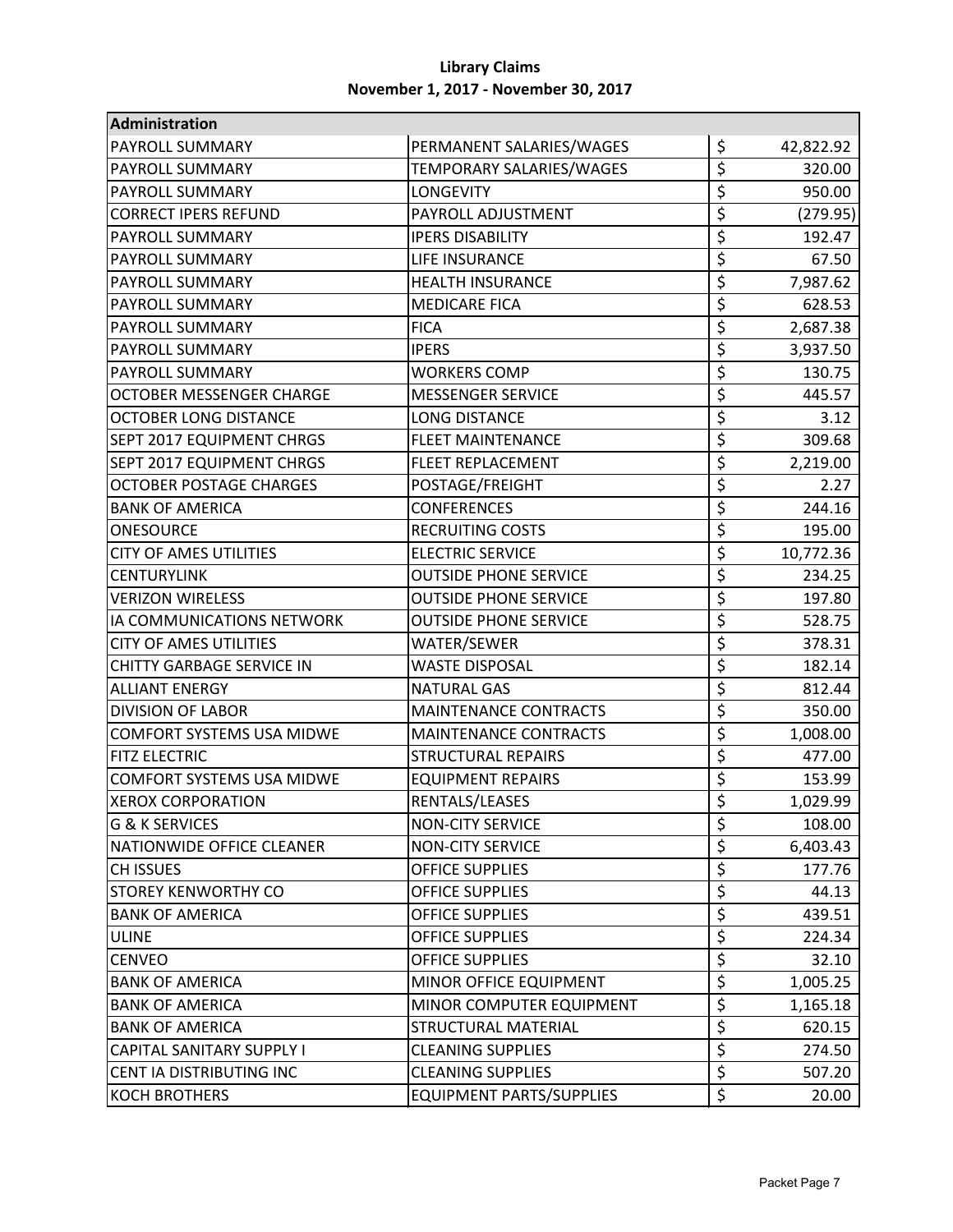| <b>BANK OF AMERICA</b>         | <b>EQUIPMENT PARTS/SUPPLIES</b>  | \$                              | 875.36    |
|--------------------------------|----------------------------------|---------------------------------|-----------|
| 1000 BULBS                     | <b>EQUIPMENT PARTS/SUPPLIES</b>  | \$                              | 674.30    |
| CENT IA DISTRIBUTING INC       | OTHER MOVABLE EQUIPMENT          | \$                              | 5,916.00  |
|                                | <b>Total Administration</b>      | \$                              | 97,475.76 |
| <b>Operations Services</b>     |                                  |                                 |           |
| PAYROLL SUMMARY                | TEMPORARY SALARIES/WAGES         | \$                              | 11,925.13 |
| PAYROLL SUMMARY                | <b>MEDICARE FICA</b>             | $\overline{\xi}$                | 172.94    |
| PAYROLL SUMMARY                | <b>FICA</b>                      | \$                              | 739.38    |
| PAYROLL SUMMARY                | <b>IPERS</b>                     | \$                              | 1,064.92  |
| PAYROLL SUMMARY                | <b>WORKERS COMP</b>              | \$                              | 113.20    |
|                                | <b>Total Operations Services</b> | $\overline{\boldsymbol{\zeta}}$ | 14,015.57 |
| <b>Resource Services</b>       |                                  |                                 |           |
| PAYROLL SUMMARY                | PERMANENT SALARIES/WAGES         | \$                              | 21,277.12 |
| PAYROLL SUMMARY                | TEMPORARY SALARIES/WAGES         | \$                              | 141.17    |
| PAYROLL SUMMARY                | <b>LONGEVITY</b>                 | \$                              | 372.50    |
| PAYROLL SUMMARY                | <b>IPERS DISABILITY</b>          | \$                              | 99.41     |
| PAYROLL SUMMARY                | LIFE INSURANCE                   | \$                              | 47.50     |
| PAYROLL SUMMARY                | <b>HEALTH INSURANCE</b>          | \$                              | 3,746.16  |
| PAYROLL SUMMARY                | <b>MEDICARE FICA</b>             | \$                              | 296.41    |
| PAYROLL SUMMARY                | <b>FICA</b>                      | \$                              | 1,267.44  |
| PAYROLL SUMMARY                | <b>IPERS</b>                     | \$                              | 1,945.93  |
| PAYROLL SUMMARY                | <b>WORKERS COMP</b>              | \$                              | 26.16     |
| <b>OCTOBER LONG DISTANCE</b>   | <b>LONG DISTANCE</b>             | \$                              | 1.10      |
| <b>WARBURTON, SETH</b>         | <b>CONFERENCES</b>               | \$                              | 126.48    |
| <b>BANK OF AMERICA</b>         | DUES/MEMBERSHIPS                 | \$                              | 100.00    |
| <b>BAKER &amp; TAYLOR INC</b>  | <b>EQUIPMENT PARTS/SUPPLIES</b>  | \$                              | 679.08    |
| <b>CRYSTAL CLEAR WATER</b>     | <b>EQUIPMENT PARTS/SUPPLIES</b>  | \$                              | 22.50     |
| <b>DEMCO INC</b>               | <b>EQUIPMENT PARTS/SUPPLIES</b>  | \$                              | 1,405.16  |
| RECORDED BOOKS LLC             | <b>EQUIPMENT PARTS/SUPPLIES</b>  | \$                              | 176.50    |
| <b>MIDWEST TAPE</b>            | <b>EQUIPMENT PARTS/SUPPLIES</b>  | \$                              | 620.24    |
| <b>ELM USA INC</b>             | <b>EQUIPMENT PARTS/SUPPLIES</b>  | $\mathsf{\dot{S}}$              | 100.20    |
| <b>OVERDRIVE</b>               | <b>ELECTRONIC LICENSES</b>       | \$                              | 2,621.08  |
| <b>DES MOINES REGISTER</b>     | <b>PERIODICALS</b>               | \$                              | 141.75    |
| <b>BAKER &amp; TAYLOR INC</b>  | YOUTH COLLECTION                 | \$                              | 3,649.50  |
| PERMA BOUND                    | YOUTH COLLECTION                 | \$                              | 988.16    |
| <b>RECORDED BOOKS LLC</b>      | YOUTH COLLECTION                 | \$                              | 97.87     |
| <b>INGRAM LIBRARY SERVICES</b> | YOUTH COLLECTION                 | \$                              | 28.17     |
| <b>AMAZON</b>                  | YOUTH COLLECTION                 | \$                              | 1,128.81  |
| <b>MIDWEST TAPE</b>            | YOUTH COLLECTION                 | \$                              | 1,476.37  |
| <b>RECORDED BOOKS LLC</b>      | AUDIO-VISUAL COLLECTION          | \$                              | 267.51    |
| <b>AMAZON</b>                  | AUDIO-VISUAL COLLECTION          | \$                              | 510.35    |
| <b>MIDWEST TAPE</b>            | AUDIO-VISUAL COLLECTION          | \$                              | 8,278.19  |
| LOGSDON CINEMAGUILD.COM        | AUDIO-VISUAL COLLECTION          | \$                              | (113.95)  |
| <b>BAKER &amp; TAYLOR INC</b>  | ADULT PRINT COLLECTION           | \$                              | 8,834.20  |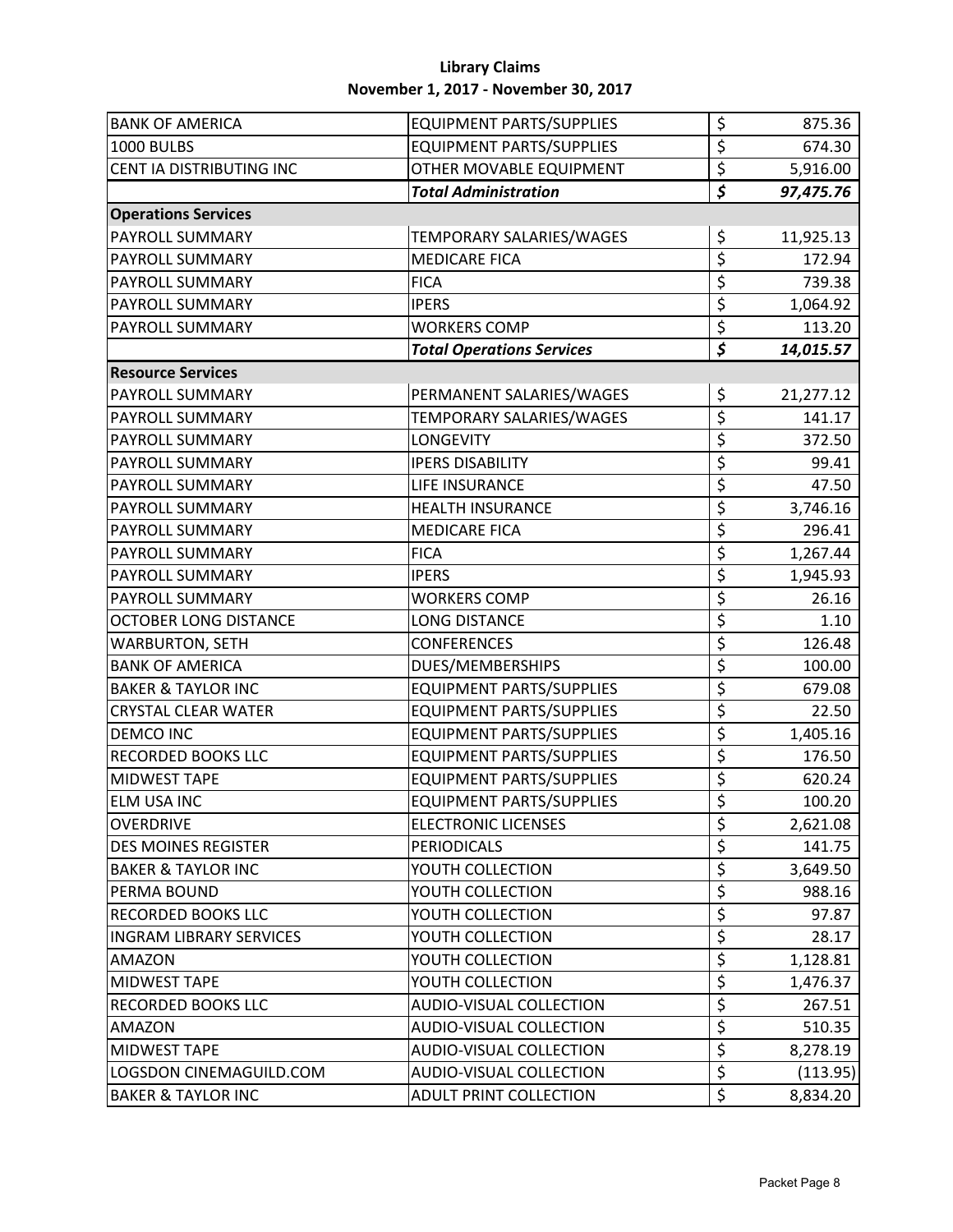| <b>OMNIGRAPHICS INC</b>        | <b>ADULT PRINT COLLECTION</b>   | \$                              | 385.20    |
|--------------------------------|---------------------------------|---------------------------------|-----------|
| <b>INGRAM LIBRARY SERVICES</b> | <b>ADULT PRINT COLLECTION</b>   | \$                              | 187.65    |
| <b>AMAZON</b>                  | <b>ADULT PRINT COLLECTION</b>   | \$                              | 604.20    |
| <b>BANK OF AMERICA</b>         | <b>ADULT PRINT COLLECTION</b>   | \$                              | 2,015.04  |
| <b>GALE GROUP</b>              | <b>ADULT PRINT COLLECTION</b>   | \$                              | 891.32    |
| <b>IA BARNS</b>                | <b>ADULT PRINT COLLECTION</b>   | \$                              | 29.95     |
| DAVENPORT PUBLIC LIBRARY       | <b>REFUNDS</b>                  | \$                              | 15.00     |
|                                | <b>Total Resource Services</b>  | $\overline{\boldsymbol{\zeta}}$ | 64,487.43 |
| <b>Youth Services</b>          |                                 |                                 |           |
| PAYROLL SUMMARY                | PERMANENT SALARIES/WAGES        | \$                              | 35,625.54 |
| PAYROLL SUMMARY                | TEMPORARY SALARIES/WAGES        | \$                              | 1,773.00  |
| PAYROLL SUMMARY                | <b>LONGEVITY</b>                | \$                              | 450.00    |
| PAYROLL SUMMARY                | <b>IPERS DISABILITY</b>         | \$                              | 178.92    |
| <b>PAYROLL SUMMARY</b>         | LIFE INSURANCE                  | \$                              | 75.00     |
| PAYROLL SUMMARY                | <b>HEALTH INSURANCE</b>         | \$                              | 5,993.70  |
| PAYROLL SUMMARY                | <b>MEDICARE FICA</b>            | \$                              | 524.97    |
| PAYROLL SUMMARY                | <b>FICA</b>                     | \$                              | 2,244.58  |
| PAYROLL SUMMARY                | <b>IPERS</b>                    | \$                              | 3,379.87  |
| PAYROLL SUMMARY                | <b>WORKERS COMP</b>             | \$                              | 53.66     |
| <b>OCTOBER LONG DISTANCE</b>   | <b>LONG DISTANCE</b>            | \$                              | 1.24      |
| <b>OCTOBER POSTAGE CHARGES</b> | POSTAGE/FREIGHT                 | \$                              | 1.64      |
| ZIEGLER, DANIELLE              | TRAVEL/MEETINGS                 | \$                              | 39.88     |
| <b>BANK OF AMERICA</b>         | <b>CONFERENCES</b>              | \$                              | 758.37    |
| RASTOGI, TANVI                 | <b>CONFERENCES</b>              | \$                              | 42.84     |
| <b>BANK OF AMERICA</b>         | <b>FOOD</b>                     | \$                              | 380.70    |
| <b>BANK OF AMERICA</b>         | <b>SPECIAL PROJECT SUPPLIES</b> | \$                              | 139.09    |
|                                | <b>Total Youth Services</b>     | $\overline{\boldsymbol{\zeta}}$ | 51,663.00 |
| <b>Adult Services</b>          |                                 |                                 |           |
| <b>PAYROLL SUMMARY</b>         | PERMANENT SALARIES/WAGES        | \$                              | 33,243.79 |
| PAYROLL SUMMARY                | TEMPORARY SALARIES/WAGES        | \$                              | 144.49    |
| PAYROLL SUMMARY                | LONGEVITY                       | $\overline{\mathsf{S}}$         | 845.00    |
| PAYROLL SUMMARY                | <b>VACATION</b>                 | \$                              | 3,986.25  |
| <b>PAYROLL SUMMARY</b>         | <b>IPERS DISABILITY</b>         | \$                              | 149.37    |
| <b>PAYROLL SUMMARY</b>         | LIFE INSURANCE                  | \$                              | 60.00     |
| PAYROLL SUMMARY                | <b>HEALTH INSURANCE</b>         | \$                              | 4,183.08  |
| PAYROLL SUMMARY                | <b>MEDICARE FICA</b>            | \$                              | 538.37    |
| PAYROLL SUMMARY                | <b>FICA</b>                     | \$                              | 2,301.89  |
| PAYROLL SUMMARY                | <b>IPERS</b>                    | \$                              | 3,057.06  |
| PAYROLL SUMMARY                | <b>WORKERS COMP</b>             | \$                              | 40.08     |
| 2017-4 MUNIC CODE BILLING      | PRINT SHOP SERVICES             | \$                              | 20.10     |
| <b>OCTOBER LONG DISTANCE</b>   | <b>LONG DISTANCE</b>            | \$                              | 3.65      |
| <b>OCTOBER POSTAGE CHARGES</b> | POSTAGE/FREIGHT                 | \$                              | 1.81      |
| MC FARLAND CLINIC PC           | <b>RECRUITING COSTS</b>         | \$                              | 89.00     |
| <b>BANK OF AMERICA</b>         | <b>RECRUITING COSTS</b>         | \$                              | 450.00    |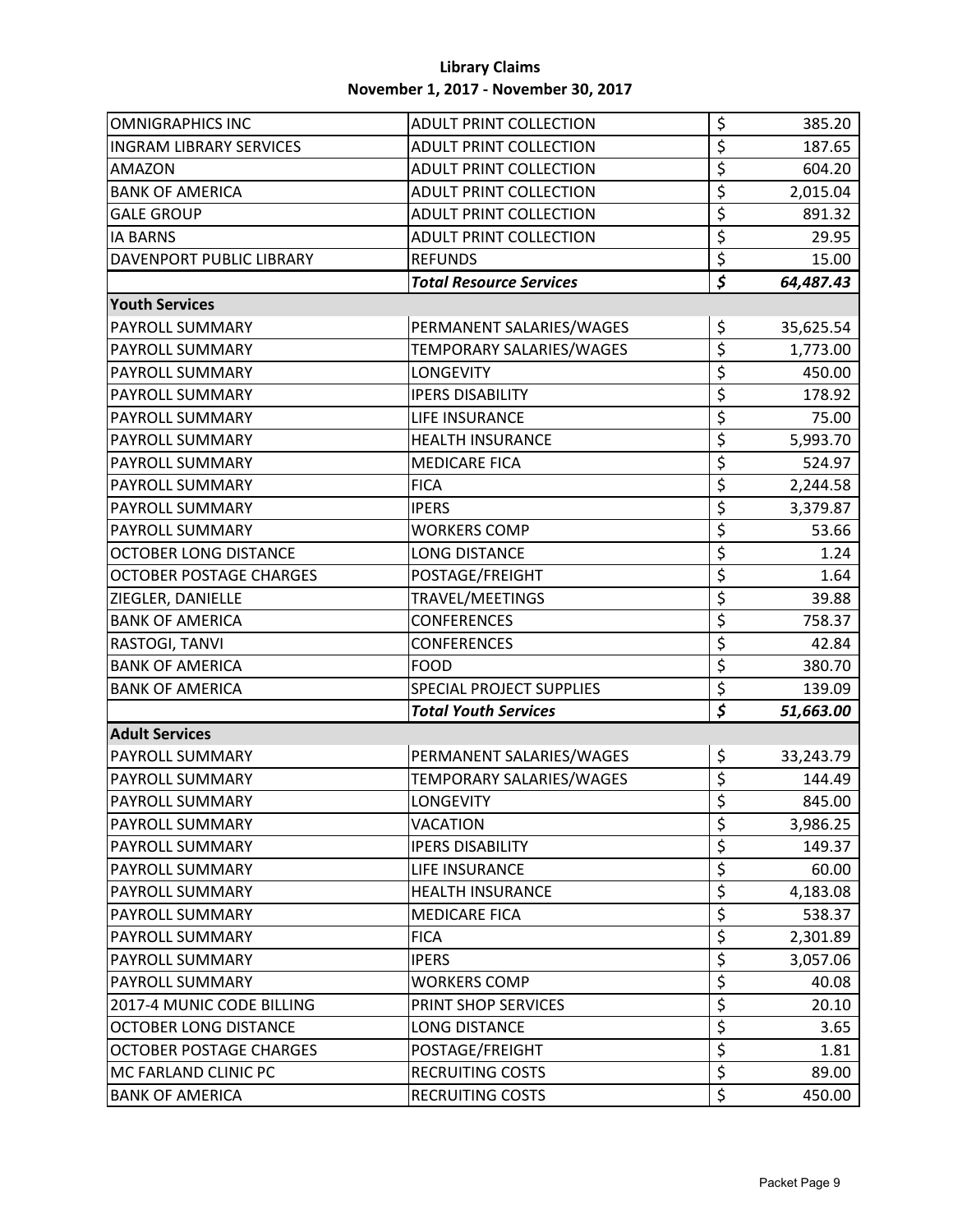| <b>BANK OF AMERICA</b>           | <b>FOOD</b>                            | $\overline{\xi}$                     | 13.95         |
|----------------------------------|----------------------------------------|--------------------------------------|---------------|
|                                  | <b>Total Adult Services</b>            | $\overline{\mathcal{S}}$             | 49,127.89     |
| <b>Customer Account Services</b> |                                        |                                      |               |
| PAYROLL SUMMARY                  | PERMANENT SALARIES/WAGES               | \$                                   | 37,581.39     |
| <b>PAYROLL SUMMARY</b>           | <b>LONGEVITY</b>                       | \$                                   | 782.50        |
| <b>CORRECT IPERS REFUND</b>      | PAYROLL ADJUSTMENT                     | \$                                   | 279.95        |
| <b>PAYROLL SUMMARY</b>           | PAYROLL ADJUSTMENT                     | \$                                   | 243.13        |
| <b>IPERS REFUND-A WILKINS</b>    | PAYROLL ADJUSTMENT                     | \$                                   | (243.13)      |
| PAYROLL SUMMARY                  | <b>IPERS DISABILITY</b>                | \$                                   | 172.95        |
| PAYROLL SUMMARY                  | LIFE INSURANCE                         | \$                                   | 87.50         |
| PAYROLL SUMMARY                  | <b>HEALTH INSURANCE</b>                | \$                                   | 4,606.82      |
| PAYROLL SUMMARY                  | <b>MEDICARE FICA</b>                   | \$                                   | 533.98        |
| PAYROLL SUMMARY                  | <b>FICA</b>                            | \$                                   | 2,283.25      |
| PAYROLL SUMMARY                  | <b>IPERS</b>                           | \$                                   | 3,425.90      |
| <b>IPERS REFUND-A WILKINS</b>    | <b>IPERS</b>                           | \$                                   | (364.88)      |
| PAYROLL SUMMARY                  | <b>WORKERS COMP</b>                    | \$                                   | 45.12         |
| OCT. 2017 PRINTING CHRGS         | PRINT SHOP SERVICES                    | $\overline{\boldsymbol{\mathsf{s}}}$ | 11.25         |
| <b>OCTOBER LONG DISTANCE</b>     | <b>LONG DISTANCE</b>                   | \$                                   | 6.65          |
| <b>AUTOMATED MERCHANT SYSTEM</b> | <b>OUTSIDE PROFESSIONAL SVCS</b>       | \$                                   | 304.73        |
| <b>OCTOBER POSTAGE CHARGES</b>   | POSTAGE/FREIGHT                        | \$                                   | 1,215.83      |
| FRIEDRICH, KATIE                 | TRAVEL/MEETINGS                        | \$                                   | 15.86         |
| LAMBERT, JENNIFER                | TRAVEL/MEETINGS                        | \$                                   | 2.55          |
| <b>BANK OF AMERICA</b>           | <b>TRAINING</b>                        | \$                                   | 99.46         |
| MC FARLAND CLINIC PC             | <b>RECRUITING COSTS</b>                | \$                                   | 89.00         |
| <b>BANK OF AMERICA</b>           | <b>RECRUITING COSTS</b>                | \$                                   | 77.27         |
| UNIQUE MANAGEMENT SERVICE        | <b>NON-CITY SERVICE</b>                | \$                                   | 214.80        |
| <b>CENVEO</b>                    | <b>OFFICE SUPPLIES</b>                 | \$                                   | 170.45        |
|                                  | <b>Total Customer Account Services</b> | $\overline{\mathcal{S}}$             | 51,642.33     |
|                                  | <b>Grand Total:</b>                    | $\overline{\boldsymbol{\zeta}}$      | 328,411.98    |
|                                  |                                        |                                      | Dec. 21, 2017 |
| Jane Acker, President            | Sarah Barchman, Secretary              |                                      | <b>Date</b>   |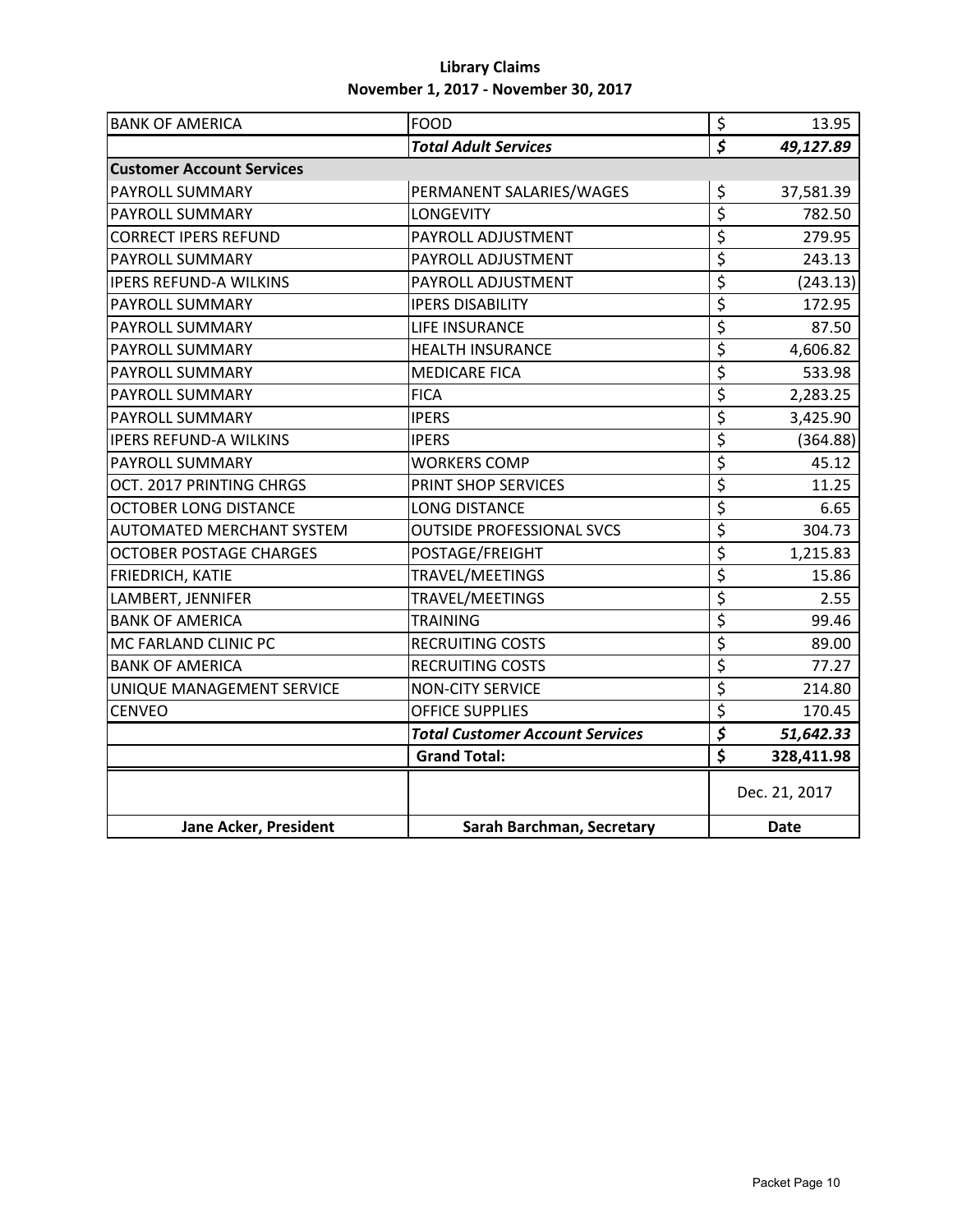

Section: Library Operations

Ames Public Library strives to provide all customers with fair and equal access to library materials.

# **Library Materials and Services**

All customers may have access to library materials while in the building or on the bookmobile.

A valid library account is required to make use of some library services. To be eligible to check out library materials, customers must have a library borrower account in good standing. To use public access computers, customers must have a borrower account or a computer use account.

# **Library Borrower Accounts**

## **Account Application and Activity:**

Residents of the state of Iowa are eligible to register for a library borrower account. Residents of cities not in compliance with Iowa's Open Access agreement are excepted.

- To open a borrower account, customers must present a completed registration form, valid photo ID (required for persons age 12 and older), and proof of current residence.
	- o A photo ID may include a valid driver's license, state issued ID, school ID, or passport.
	- o Proof of current residence may include a valid driver's license, recent utility bill, lease, car registration, or a piece of mail received at the current address within the last 30 days.
- Library borrower accounts are active for a period of one to two (1-2) years and must be renewed by verifying/updating account information and paying all fines/fees on the account.
- A photo ID is required for customers age 12 and older to replace a lost or stolen card or to retrieve a card from library lost and found.
- A photo ID is required to replace a lost or stolen library card or to retrieve a lost and found card.
- Library borrower accounts can be closed only when all materials have been returned and all fines/fees have been paid. The account holder or adult responsible for a Family Account or Professional Account may must request closure. in person, by telephone (providing card number and proper ID), or by written/signed request.

## **Account Types:**

Ames Public Library offers four types of borrower accounts: *Individual Account, Family Account, Educator Account, and Professional Account*. Customers may have more than one type of account.

### **Individual Account**

• An Individual Account may only be used by the person opening the account.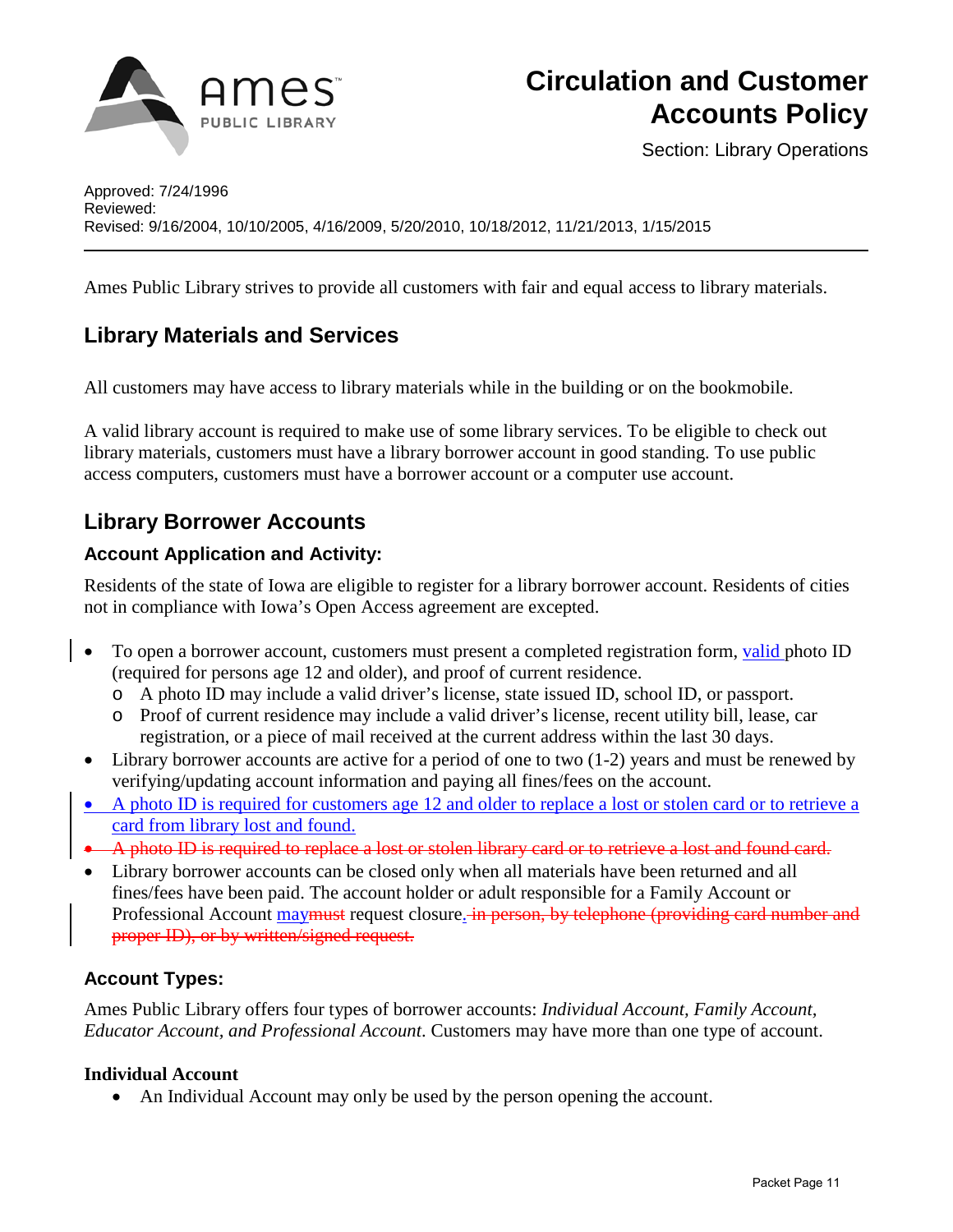- Information about the Individual Account may only be given to the person whose name is on that account.
- Children must be at least age 5 to apply for an Individual Account.

#### **Family Account**

- A Family Account may be opened by an adult (age 18 or older) who agrees to take responsibility for the account.
- The responsible adult may add or remove the name or names of other persons they wish to be authorized to use the account. associated with the account anyone he/she wishes to share the account.
- Family Account customers share account privileges with other family members authorized users and any member may can exercise those privileges independently.
- Information about a Family Account may be given to any person whose name appears on that account.
- Individual members may remove themselves from Family Accounts.

#### **Educator Account**

- An Educator Account may be opened by an adult (age 18 or older) who agrees to take responsibility for the account.
- An Educator Account requires a signed statement of responsibility, valid photo ID, proof of residence, and proof of employment at a qualifying organization (e.g. school, home school or daycare), and the approval of the Customer Account Services Manager.
- An Educator Account may only be used by the person opening the account.
- Information about the Educator Account may only be given to the person whose name is on that account.

#### **Professional Account**

- A Professional Account may be opened for an organization by an adult (age 18 or older) who agrees to take responsibility for the account.
- A Professional Account requires a signed statement of responsibility and the approval of the Customer Account Services Manager.
- The named responsible partyresponsible adult may add or remove other persons to the name or names of anyone he/she wishes to share the account.
- The named responsible party may remove other persons from the Professional Account and any persons named on the account may remove themselves.
- Professional Account customers share account privileges with other account members and any member **may exercise** those privileges independently.
- Information about the Professional Account may be given to any person whose name appears on that account.
- Individual Account members may remove themselves from the Professional Account

# **Computer Use Account**

### **Account Application and Activity:**

Anyone who is not the named responsible party on a borrower account is eligible to register for a Computer Use Account.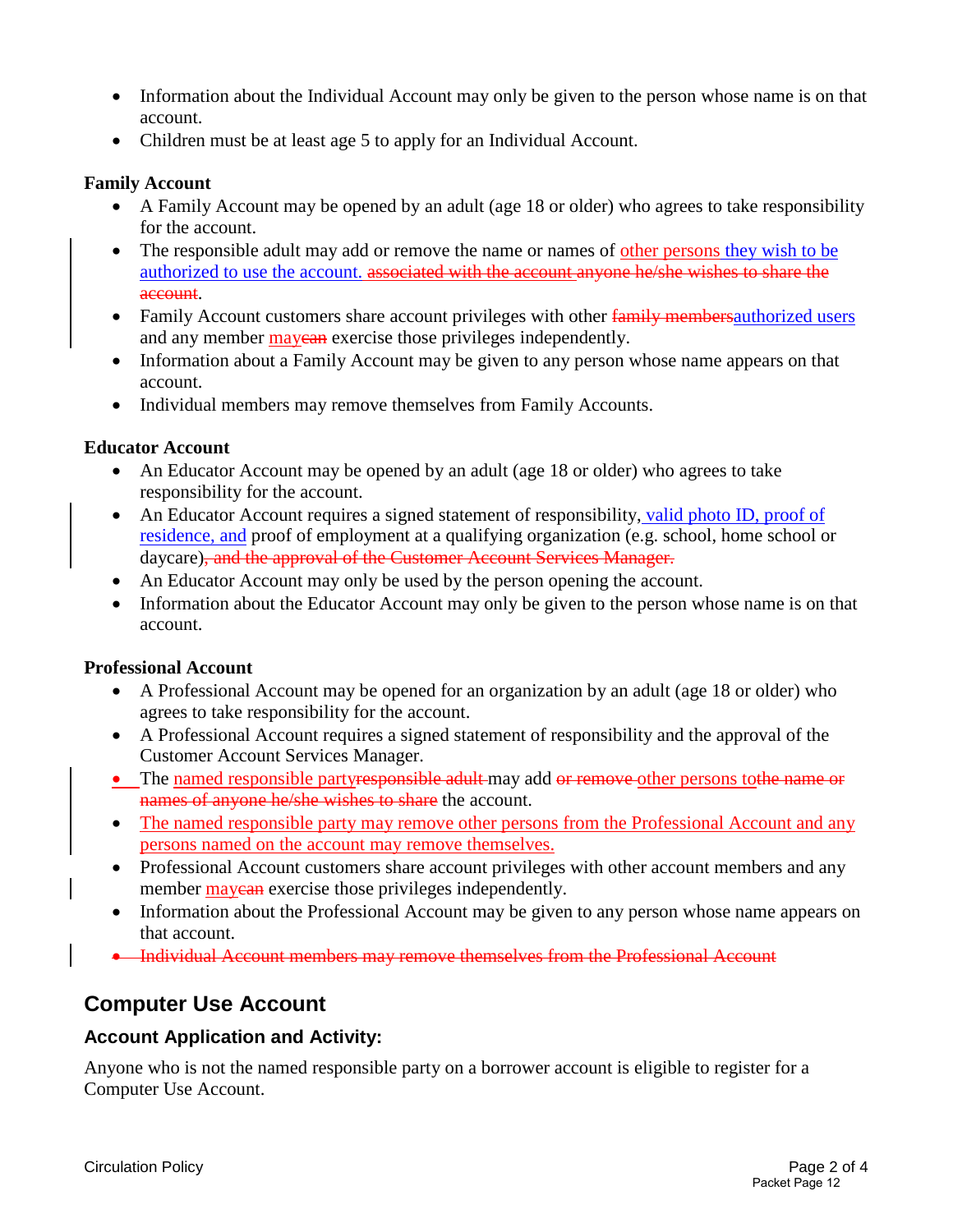- To open an account, customers must present a completed registration form  $\text{and}_{\tau}$  photo ID (required for persons age 12 and older).
	- $\circ$  A photo ID may include a valid driver's license, state-issued ID, school ID, or passport.
	- $\circ$  A customer who does not have a photo ID may provide two (2) proofs of residence in place of the photo ID.
	- o Parents may serve as photo ID proof of identity in lieu of a photo ID for children under age 17 (for computer cards only).
- A Computer Use Account may be used only by the individual card holder.
- Computer Use Aaccounts are active for a period of  $\frac{f}{f}$  and must be computer Use Aaccounts are active for a period of  $\frac{f}{f}$  and must be updated quarterly.
- Computer Use Accounts may earn be closed at any time. The account holder must request closure in person, by telephone (providing card number and proper ID), or by a written/signed request.upon request by the cardholder.
- A photo ID is required for customers age 12 and older to replace a lost or stolen computer use card or to retrieve a lost-and-found card from library lost and found.

# **Customer Responsibilities**

- Customers are expected to comply with the library's policies and procedures.
- Customers are expected to comply with copyright laws, and the library assumes no responsibility for customer infractions of copyright laws while using library materials.
- Customers are expected to use their own library cards when checking out materials or conducting other library transactions.
- Customers with valid library borrower accounts may request that circulating items be held for them; requests will beare added to queue lists in the order they are received.
- Customers must notify the library of changes in account information (name, address, telephone numbers, etc.).
- Customers must notify the library immediately when a library card is lost or stolen; customers are responsible for all account activity until the library is notified about a lost/stolen card. The library operates under implied consent - the expectation that a customer in possession of another person's card has their consent to use it.
- Customers must not tamper with or alter library materials in any way.
- Customers must return library materials, including all parts and packaging, in good condition. [\(City of Ames Municipal Code, Sec. 15.12 Library Regulations\)](http://38.106.5.41/modules/showdocument.aspx?documentid=270)
- The responsible party on a borrower account must manage that account and pay any fines or fees accrued.

# **Fines and Fees**

Some materials are designated by the library as non-circulating. Other library materials have predetermined check out and renewal periods.

The library charges fines and fees to encourage compliance with procedures which promote fair and equal access to limited resources for all customers. Customers may be notified of overdue materials, outstanding fines/fees, or problems with their borrower account by telephone, email notices, printed notices, and/or other means. Please note: fines and fees apply whether or not the notification is sent or received.

The library charges a daily fine for overdue items for each day the library is open.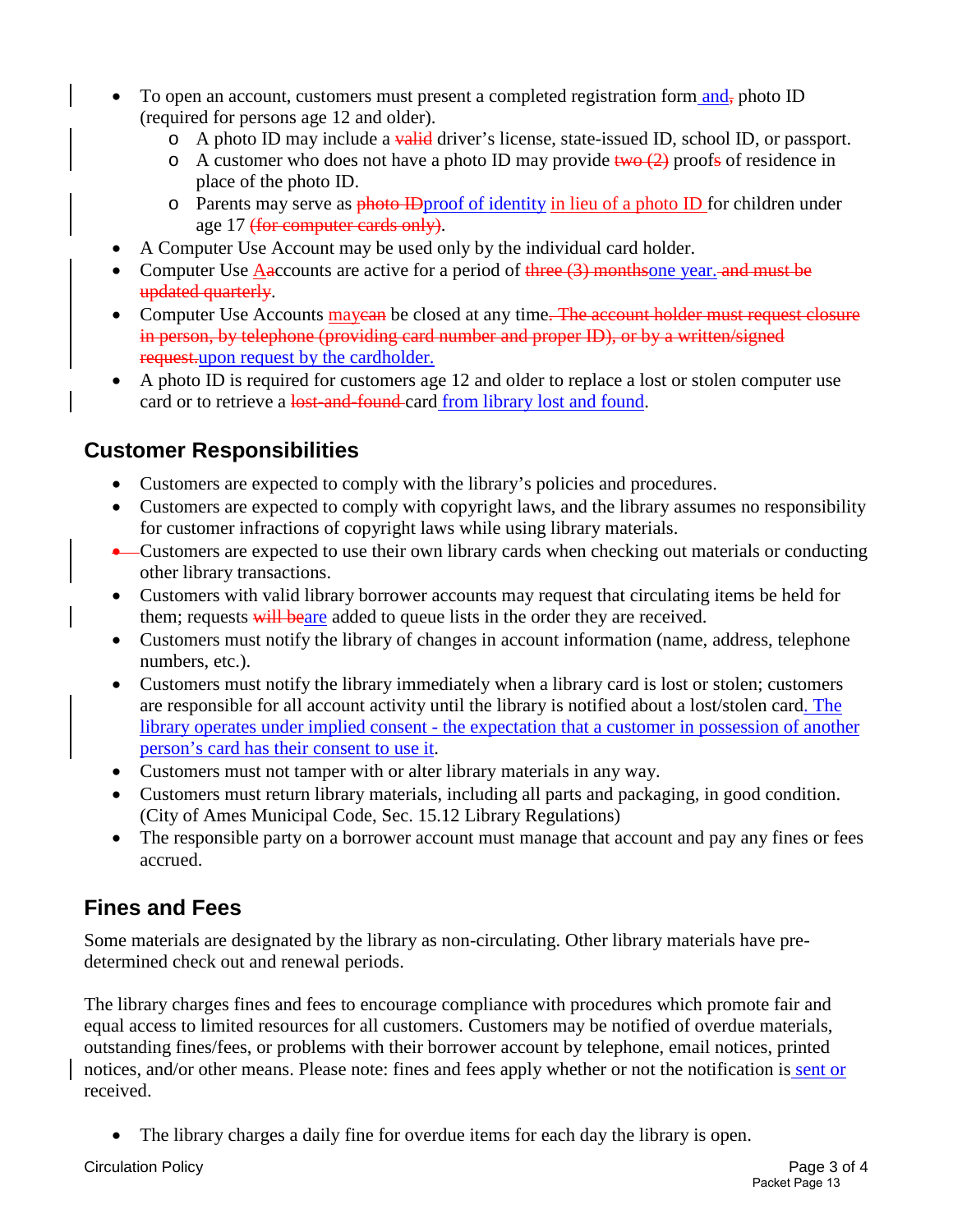- The library charges a replacement fee for lost or stolen library cards.
- The library charges for lost or damaged library materials.
- The library charges for lost or damaged parts or pieces of library materials.
- The library may charge for repairable damage to library materials.
- Customer borrowing privileges are suspended when fine/fee limits are surpassed.
- More extensive measures may be taken for excessively delinquent accounts, including the use of a collection agency and/or prosecution in a municipal court.
- A list of fines and fees is available as an addendum to this policy.
- The library may offer programs that allow  $\frac{1}{\pi}$  for the payment of fines (such as a payment plan or a fine alternative program).
- The library may reduce or eliminate charges as part of a promotional activity or due to extenuating circumstances.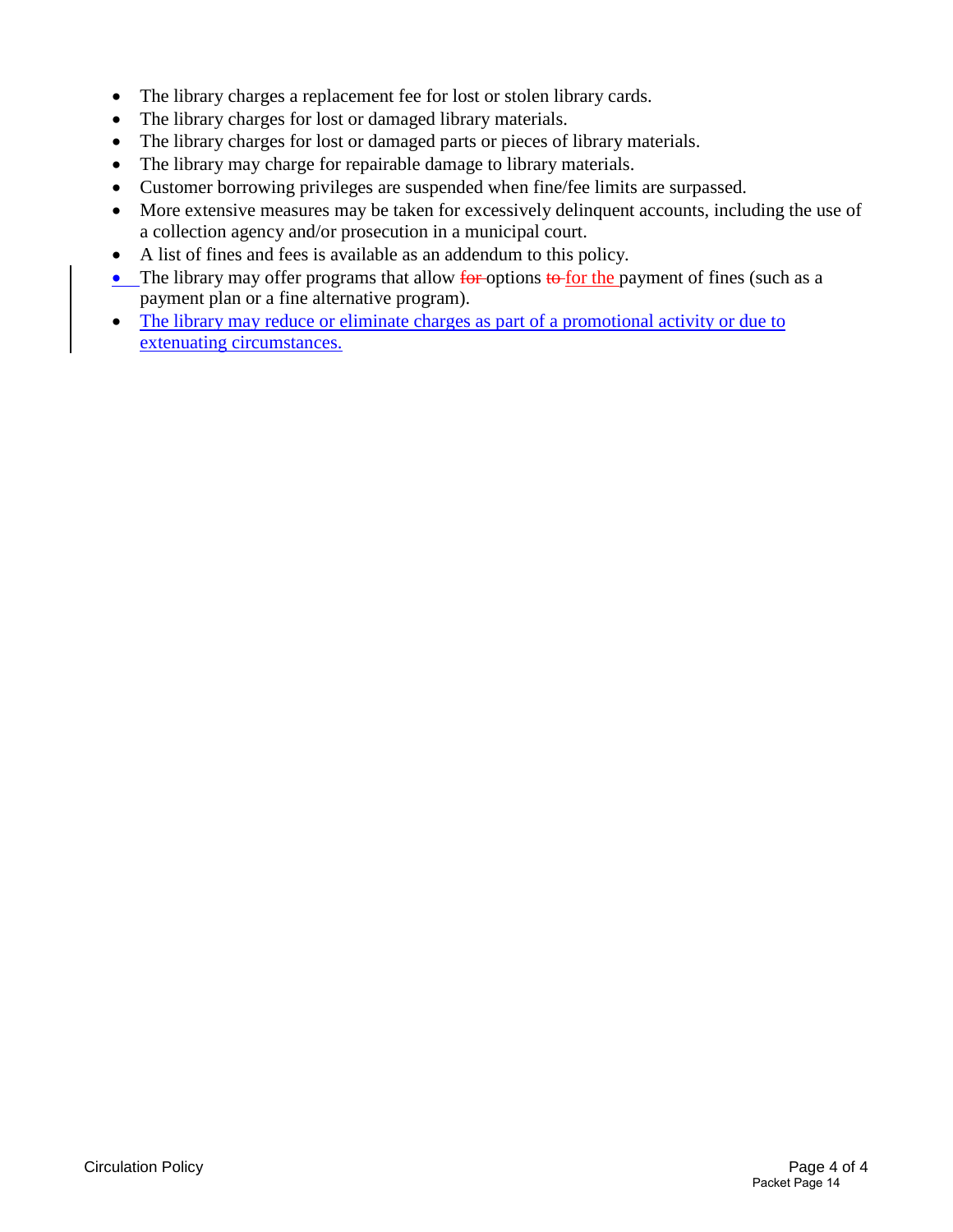

# **Library Fines and Charges (Addendum to Circulation and Customer Accounts Policy)**

Section: Library Operations

Approved: 4/16/2009 Reviewed: 4/21/2011 Revised: 4/19/2012, 10/18/2012, 11/21/2013, 1/15/2015

# **Fines**

General Collection Books and Other Materials:

Youth and Young Adult Books and Other Materials:

# **Standard Charges**

|                                                                                           | .\$5.00 |
|-------------------------------------------------------------------------------------------|---------|
| Repairable damage to an item, including inventory tags or other library labels damaged or |         |
|                                                                                           | .\$2.00 |
|                                                                                           |         |

Note: Borrowing privileges are suspended when charges on an Individual Account or Educator Account reach \$10 or charges on a Family Account or Professional Account reach \$20.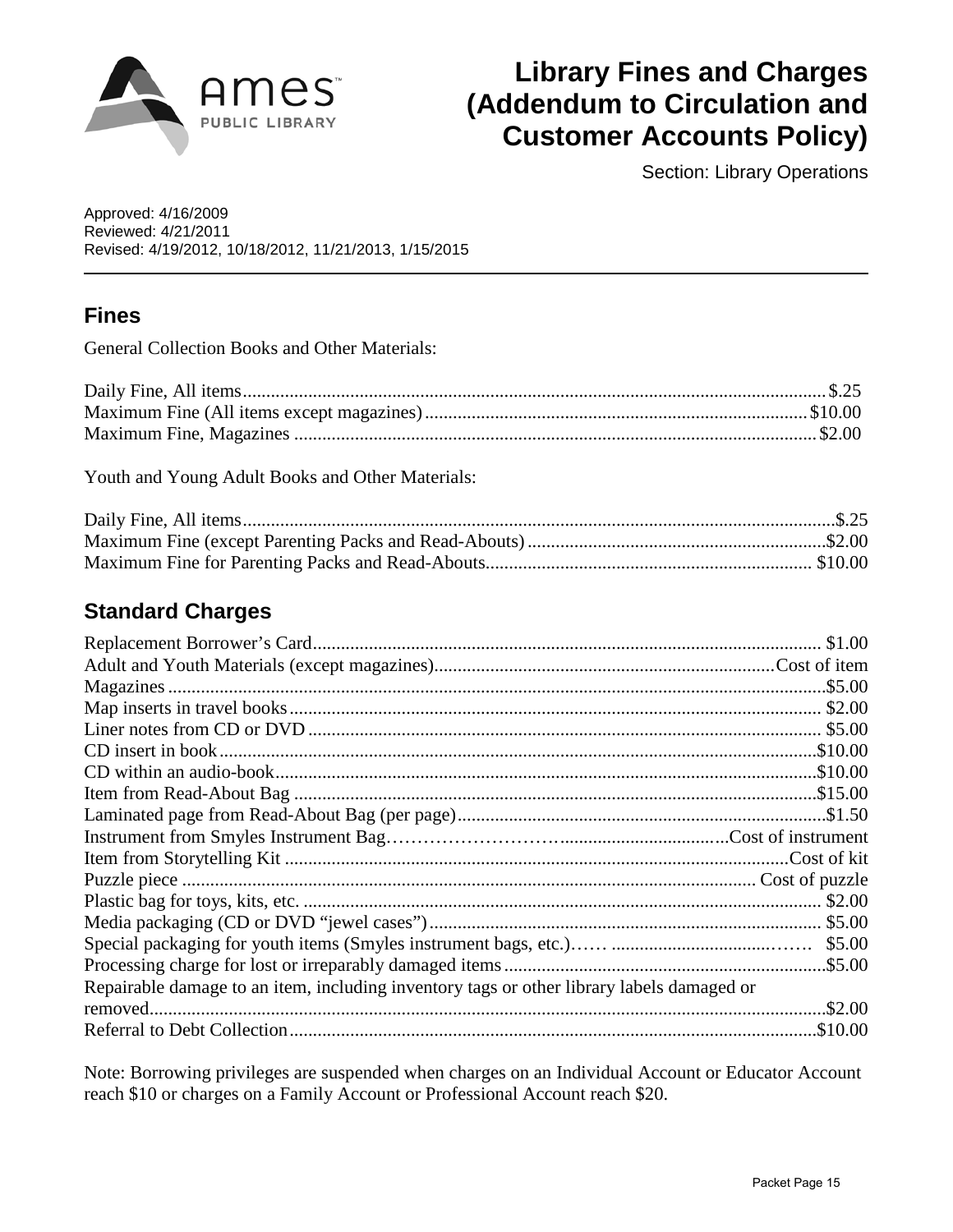# **Operating Budget – FY 2017/18 Adjustments and FY 2018/19 Requests**

## **BOARD OF TRUSTEES AMES PUBLIC LIBRARY DECEMBER 21, 2017**

Be it resolved that the Board of Trustees, Ames Public Library, approves adjustments to the operating budget for fiscal year 2017/18 and requests for fiscal year 2018/19 as presented/amended.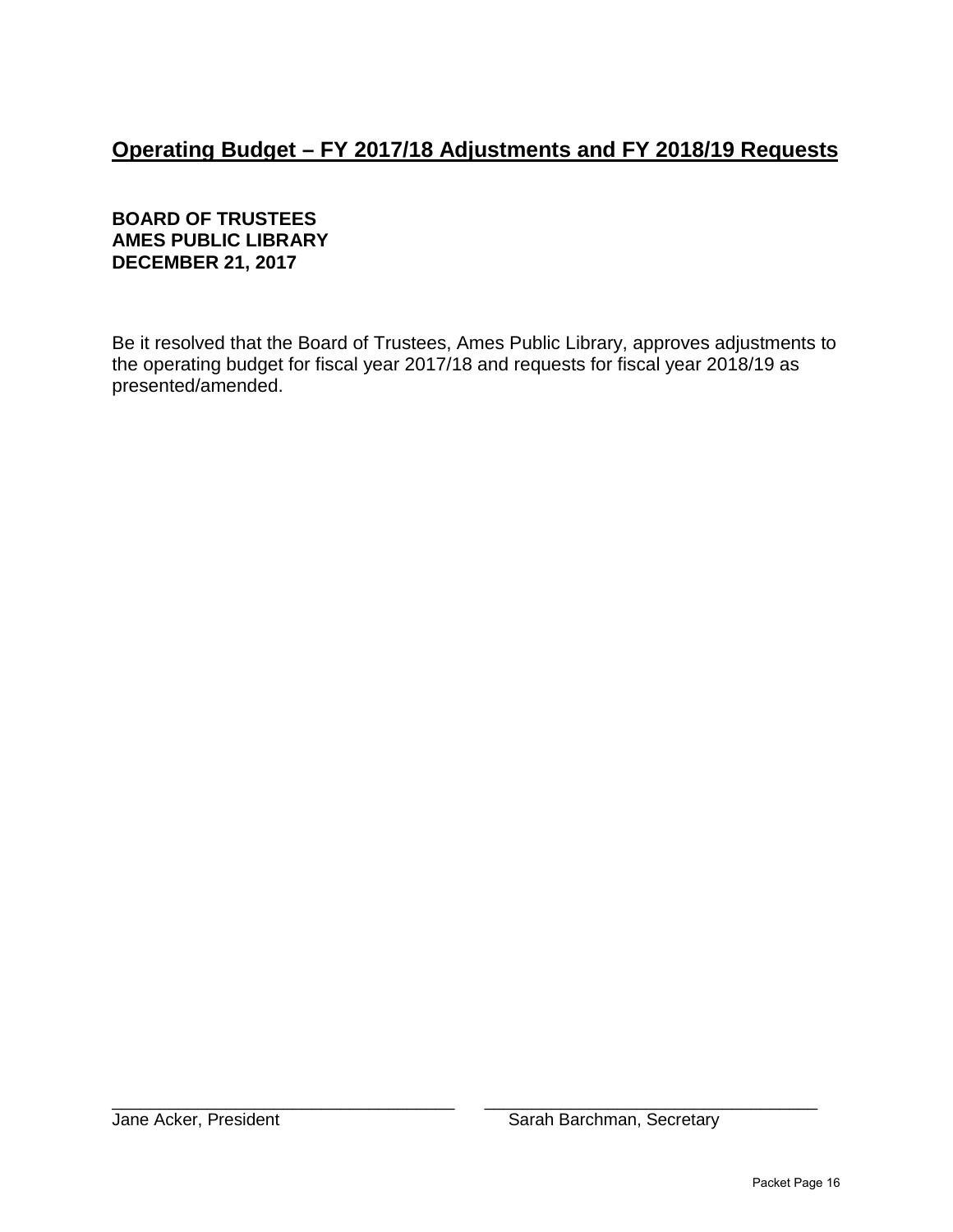| PROBEREV            |              |                                                   |                          |                          |                    |                     |                      |                          |
|---------------------|--------------|---------------------------------------------------|--------------------------|--------------------------|--------------------|---------------------|----------------------|--------------------------|
| ACCOUNT NUMBER      |              | ACCOUNT DESCRIPTION                               | 2015/16<br><b>ACTUAL</b> | 2016/17<br><b>ACTUAL</b> | 2017/18<br>ADOPTED | 2017/18<br>ADJUSTED | 2018/19<br>REQUESTED | $Y-T-D$<br><b>ACTUAL</b> |
| <b>GENERAL FUND</b> |              | 010-2600-336.70-00 OPEN ACCESS/ACCESS PLUS        | 59,113                   | 63,589                   | 60,000             | 56,599              | 60,000               | 56,599                   |
|                     |              | 010-2600-337.10-00 LIBRARY COUNTY                 | 128,342                  | 144,923                  | 140,000            | 148,792             | 145,000              | 74,396                   |
|                     |              | 010-2600-347.10-01 DESK RECEIPTS                  | 102,165                  | 100,277                  | 95,250             | 100,000             | 98,000               | 41,469                   |
|                     |              | 010-2600-347.10-02 PRINTING/COPYING CHARGES       | 8,838                    | 10,988                   | 8,000              | 11,000              | 11,000               | 4,776                    |
|                     |              | 010-2600-376.00-00 SALE OF ASSETS                 | 500                      | 829                      | 750                | 750                 | 750                  | 750                      |
|                     |              | 010-2600-377.00-00 MISCELLANEOUS REVENUE          | $\Omega$                 | 0                        | $\Omega$           | 5,445               | 0                    | 74                       |
| LEVEL<br>AJ18       | TEXT         | RECD AUG \$74; LED BULB REBATE FR ELECTRIC \$5371 |                          | TEXT AMT                 | 5,445<br>5,445     |                     |                      |                          |
| $\star$             | LIBRARY      |                                                   | 298,958                  | 320,606                  | 304,000            | 322,586             | 314,750              | 178,064                  |
| $***$               | LIBRARY      |                                                   | 298,958                  | 320,606                  | 304,000            | 322,586             | 314,750              | 178,064                  |
| $* * *$             | GENERAL FUND |                                                   | 298,958<br>298,958       | 320,606<br>320,606       | 304,000<br>304,000 | 322,586<br>322,586  | 314,750<br>314,750   | 178,064<br>178,064       |

 $\sim 10^7$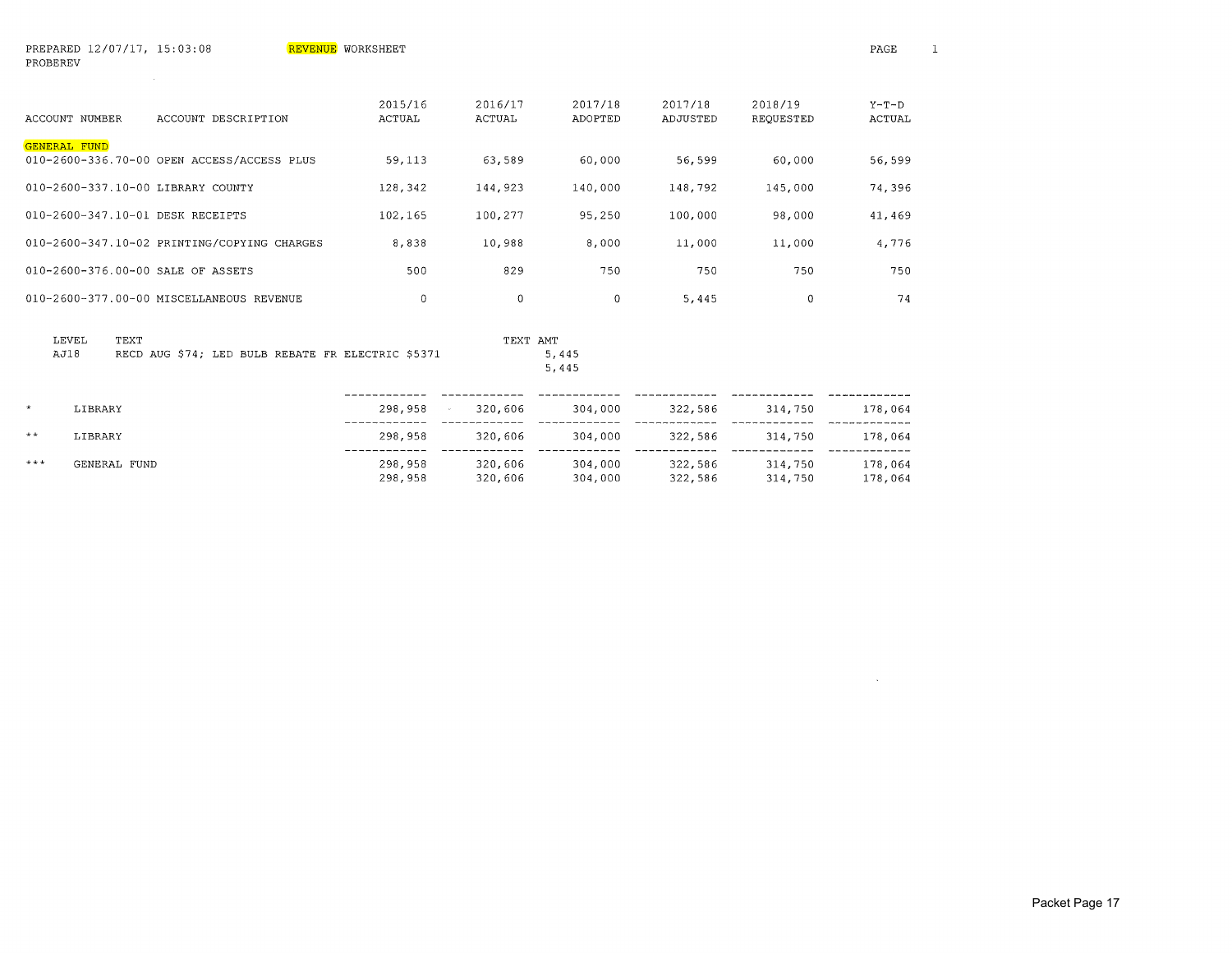$\sim$ 

|         | ACCOUNT DESCRIPTION       | 2016/17<br>ACTUAL | 2017/18<br>ADOPTED | 2017/18<br>WITH C/O'S | 2017/18<br>ADJUSTED | 2018/19<br>REQUESTED | $Y-T-D$<br>ACTUAL |
|---------|---------------------------|-------------------|--------------------|-----------------------|---------------------|----------------------|-------------------|
|         | GENERAL FUND              |                   |                    |                       |                     |                      |                   |
| $\star$ | LIBRARY<br>ADMINISTRATION | 1,192,904         | 1,293,123          | 1,293,123             | 1,303,681           | 1,303,088            | 540,005           |
| $\star$ | OPERATIONS SERVICES       | 191,528           | 269,761            | 269,761               | 0                   | 0                    | 58,846            |
| $\star$ | RESOURCE SERVICES         | 847,265           | 877,127            | 877,127               | 902,622             | 960,574              | 426,739           |
| $\star$ | YOUTH SERVICES            | 583,958           | 631,189            | 631,189               | 623,455             | 646,044              | 263,220           |
| $\star$ | ADULT SERVICES            | 556,609           | 593,289            | 593,289               | 588,933             | 616,802              | 244,187           |
| $\star$ | CUSTOMER ACCOUNT SERVICES | 587,905           | 632,250            | 632,250               | 832,858             | 899,265              | 252,124           |
| $***$   | LIBRARY                   | 3,960,169         | 4,296,739          | 4,296,739             | 4,251,549           | 4,425,773            | 1,785,121         |
| $***$   | GENERAL FUND              | 3,960,169         | 4,296,739          | 4,296,739             | 4,251,549           | 4,425,773            | 1,785,121         |
|         |                           | 3,960,169         | 4,296,739          | 4,296,739             | 4,251,549           | 4,425,773            | 1,785,121         |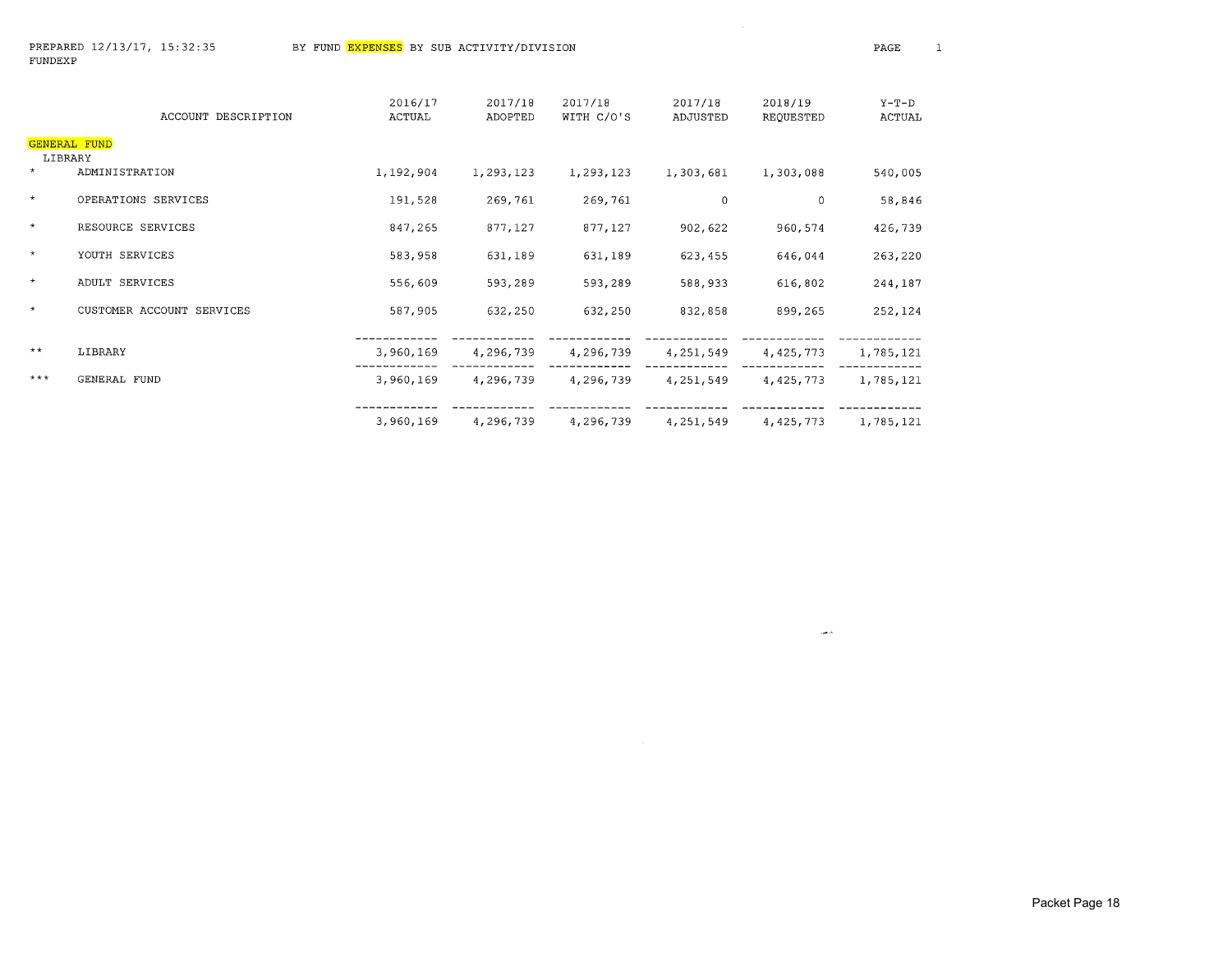# **Donations Budget - FY18 Adjustments and FY19 Proposals**

## **BOARD OF TRUSTEES AMES PUBLIC LIBRARY DECEMBER 21, 2017**

Be it resolved that the Board of Trustees, Ames Public Library, approves adjustments to the Donations Budgets for fiscal year 2017/18 and proposals for fiscal year 2018/19 as presented/amended.

\_\_\_\_\_\_\_\_\_\_\_\_\_\_\_\_\_\_\_\_\_\_\_\_\_\_\_\_\_\_\_\_\_\_\_\_ \_\_\_\_\_\_\_\_\_\_\_\_\_\_\_\_\_\_\_\_\_\_\_\_\_\_\_\_\_\_\_\_\_\_\_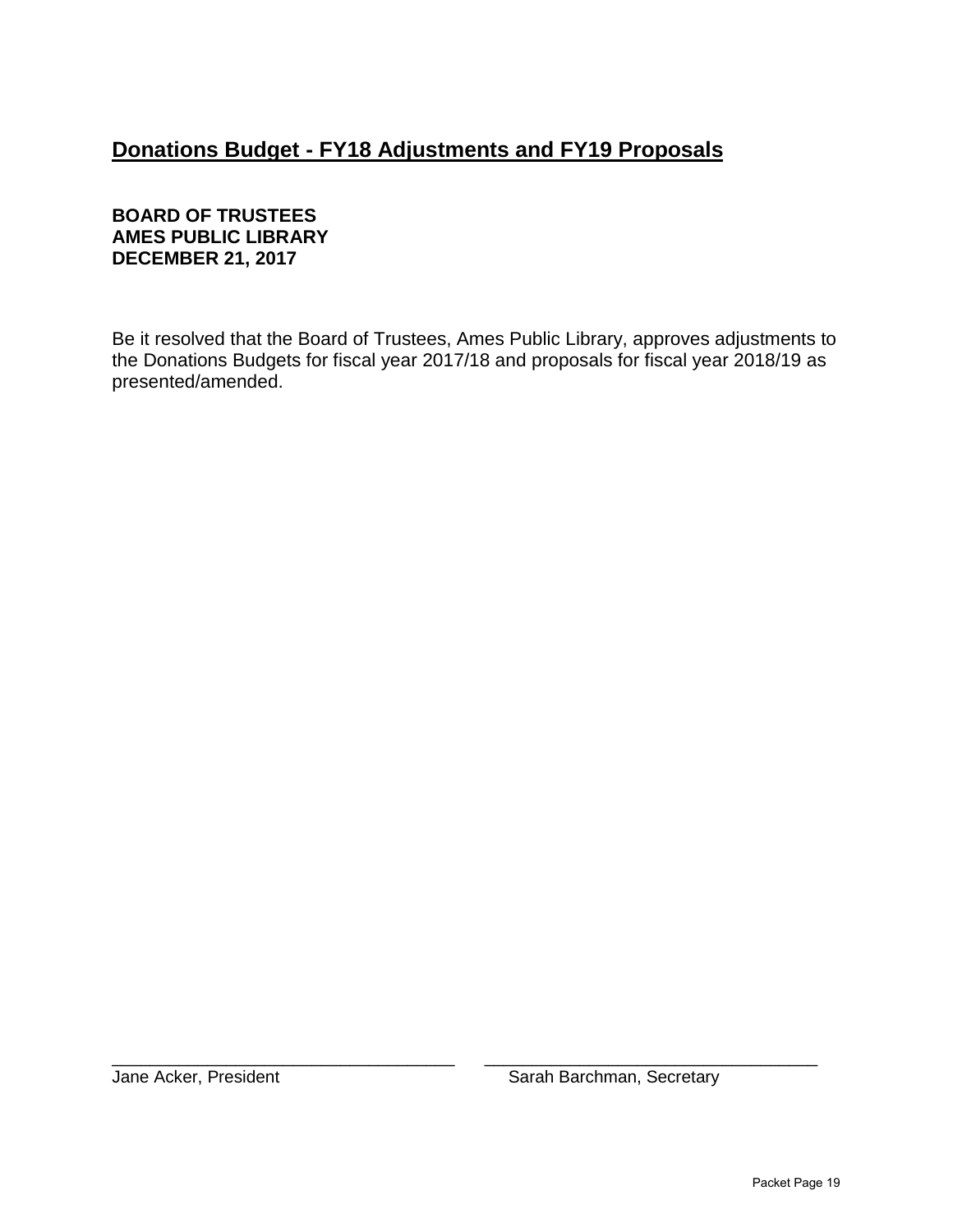| PROBEREV              |                                                                                                                                                                                                                       |                          |                         |                                       |                         |                      |                   |
|-----------------------|-----------------------------------------------------------------------------------------------------------------------------------------------------------------------------------------------------------------------|--------------------------|-------------------------|---------------------------------------|-------------------------|----------------------|-------------------|
| <b>ACCOUNT NUMBER</b> | ACCOUNT DESCRIPTION                                                                                                                                                                                                   | 2015/16<br><b>ACTUAL</b> | 2016/17<br>ACTUAL       | 2017/18<br>ADOPTED                    | 2017/18<br>ADJUSTED     | 2018/19<br>REQUESTED | $Y-T-D$<br>ACTUAL |
|                       | LIB FRIENDS FOUNDATION<br>239-0000-361.23-00 POOLED CASH INTEREST                                                                                                                                                     | 989                      | 980                     | $\Omega$                              | $\overline{0}$          | $\Omega$             | 371               |
|                       | 239-0000-361.28-00 UNREALIZED GAINS/LOSSES                                                                                                                                                                            | 473                      | $784 -$                 | $\Omega$                              | $\Omega$                | $\Omega$             | $\overline{0}$    |
|                       | 239-0000-372.14-00 FRIENDS FOUNDATION                                                                                                                                                                                 | 87,278                   | 104,312                 | 125,000                               | 197,283                 | 166,000              | 1,500             |
| LEVEL<br>AJ18         | TEXT<br>FY18 MOU APPROVED \$31,283<br>PROGAMMING SUPPORT 56K; COLLECTION 20K;<br>INNOVATION 10K; WEBSITE REDESIGN \$30K;<br>INCENTIVES \$4,500; SHARED POSITION WITH ISU \$44K<br>UNITED WAY GRANT FOR PROJECT SMYLES |                          | TEXT AMT                | 31,283<br>164,500<br>1,500<br>197,283 |                         |                      |                   |
|                       | 239-0000-372.39-00 SMALL TALK DONATIONS                                                                                                                                                                               | 15,845                   | 47,135                  | 60,000                                | 69,778                  | 71,200               | 24,566            |
| LEVEL<br>AJ18         | TEXT<br>FY17 C/O \$1,422 + 58,578 = \$60,000 FOR PERSONNEL<br>EXPENDITURES, REIMBURSABLES<br>UNITED WAY GRANT                                                                                                         |                          | TEXT AMT                | 58,578<br>8,200<br>3,000<br>69,778    |                         |                      |                   |
| $\star$               | LIB FRIENDS FOUNDATION                                                                                                                                                                                                | 104,585                  | 151,643                 | 185,000                               | 267,061                 | 237,200              | 26,437            |
| $\star$ $\star$       | LIB FRIENDS FOUNDATION                                                                                                                                                                                                | 104,585<br>------------- | 151,643<br>------------ | 185,000<br>-------------              | 267,061<br>------------ | 237,200              | 26,437            |
| ***                   | LIB FRIENDS FOUNDATION                                                                                                                                                                                                | 104,585                  | 151,643                 | 104,585 151,643 185,000<br>185,000    | 267,061<br>267,061      | 237,200<br>237,200   | 26,437<br>26,437  |

REVENUE WORKSHEET

PREPARED 12/07/17, 15:03:54

PAGE

1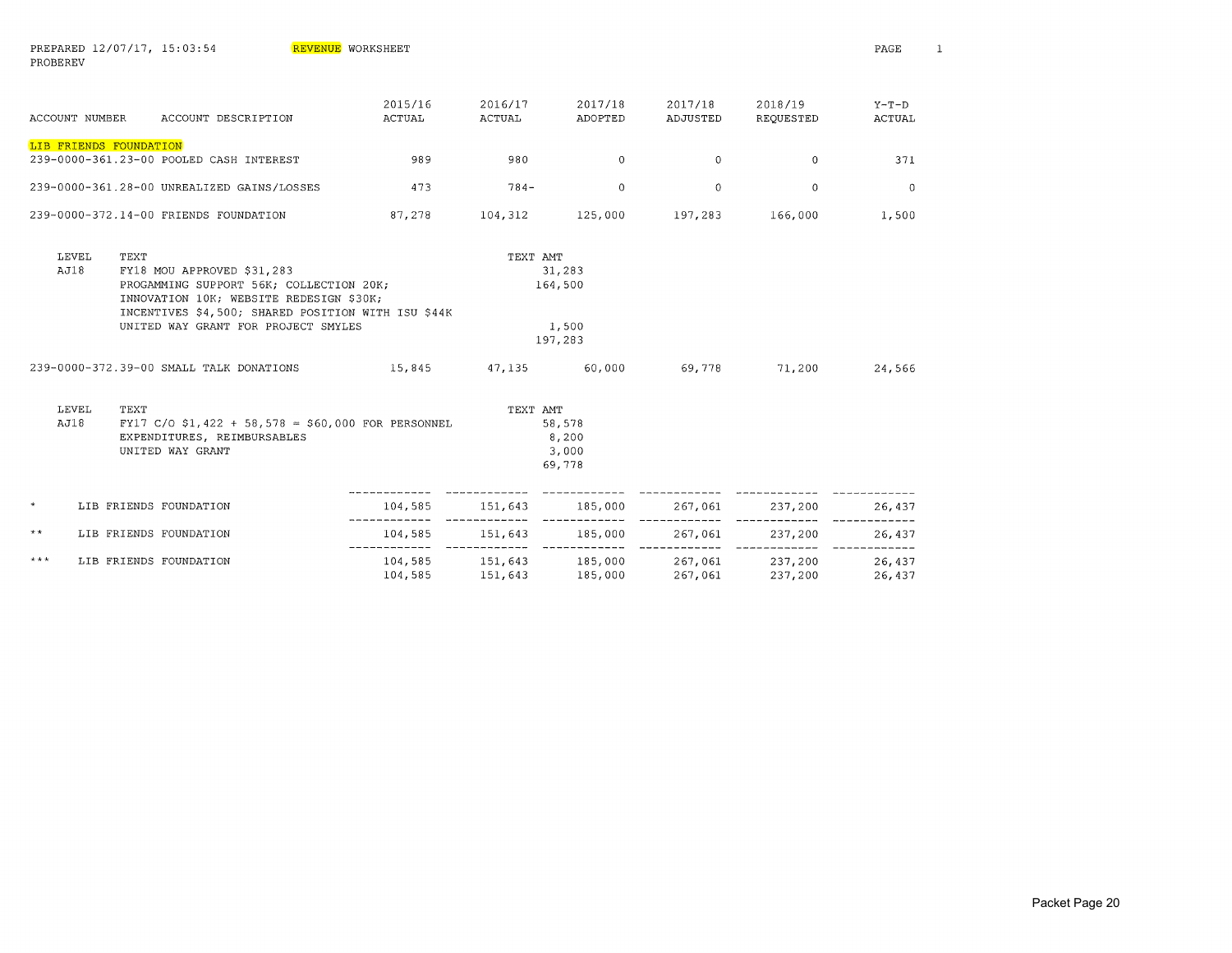|                 | ACCOUNT DESCRIPTION       | 2016/17<br><b>ACTUAL</b> | 2017/18<br>ADOPTED | 2017/18<br>WITH C/O'S | 2017/18<br>ADJUSTED | 2018/19<br>REQUESTED | $Y-T-D$<br>ACTUAL |
|-----------------|---------------------------|--------------------------|--------------------|-----------------------|---------------------|----------------------|-------------------|
| LIBRARY         | LIB FRIENDS FOUNDATION    |                          |                    |                       |                     |                      |                   |
| $\star$         | ADMINISTRATION            | 6,838                    | 18,058             | 18,058                | 79,693              | 68,778               | 225               |
| $\star$         | RESOURCE SERVICES         | 25,969                   | 41,941             | 57,658                | 76,562              | 16,690               | 24,420            |
| $\star$         | YOUTH SERVICES            | 21,382                   | 31,903             | 31,903                | 42,568              | 36,758               | 200               |
| $\star$         | ADULT SERVICES            | 10,755                   | 6,000              | 6,000                 | 14,003              | 12,000               | 2,119             |
| $\star$         | CUSTOMER ACCOUNT SERVICES | $\mathbf{0}$             | 2,135              | 2,135                 | 1,711               | 1,774                | $\overline{0}$    |
| $\star$         | LIBRARY IMPROVEMENTS      | 25,282                   | $\overline{0}$     | 9,516                 | 9,516               | $\mathbf{0}$         | 5,337             |
| $\star$         | SMALL TALK PROGRAM        | 49,741                   | 60,000             | 60,000                | 71,200              | 71,200               | 25,617            |
| $\star$ $\star$ | LIBRARY<br>TRANSFERS      | 139,967                  | 160,037            | 185,270               | 295,253             | 207,200              | 57,918            |
| $\star$         | LIBRARY DONATIONS         | 10,000                   | 25,000             | 25,000                | 16,500              | 30,000               | 1,500             |
| $**$            | TRANSFERS                 | 10,000                   | 25,000             | 25,000                | 16,500              | 30,000               | 1,500             |
| $***$           | LIB FRIENDS FOUNDATION    | 149,967                  |                    | 185,037 210,270       | 311,753             | 237,200              | 59,418            |
|                 |                           | 149,967                  | 185,037            | 210,270               | 311,753             | 237,200              | 59,418            |

 $\sim 10^7$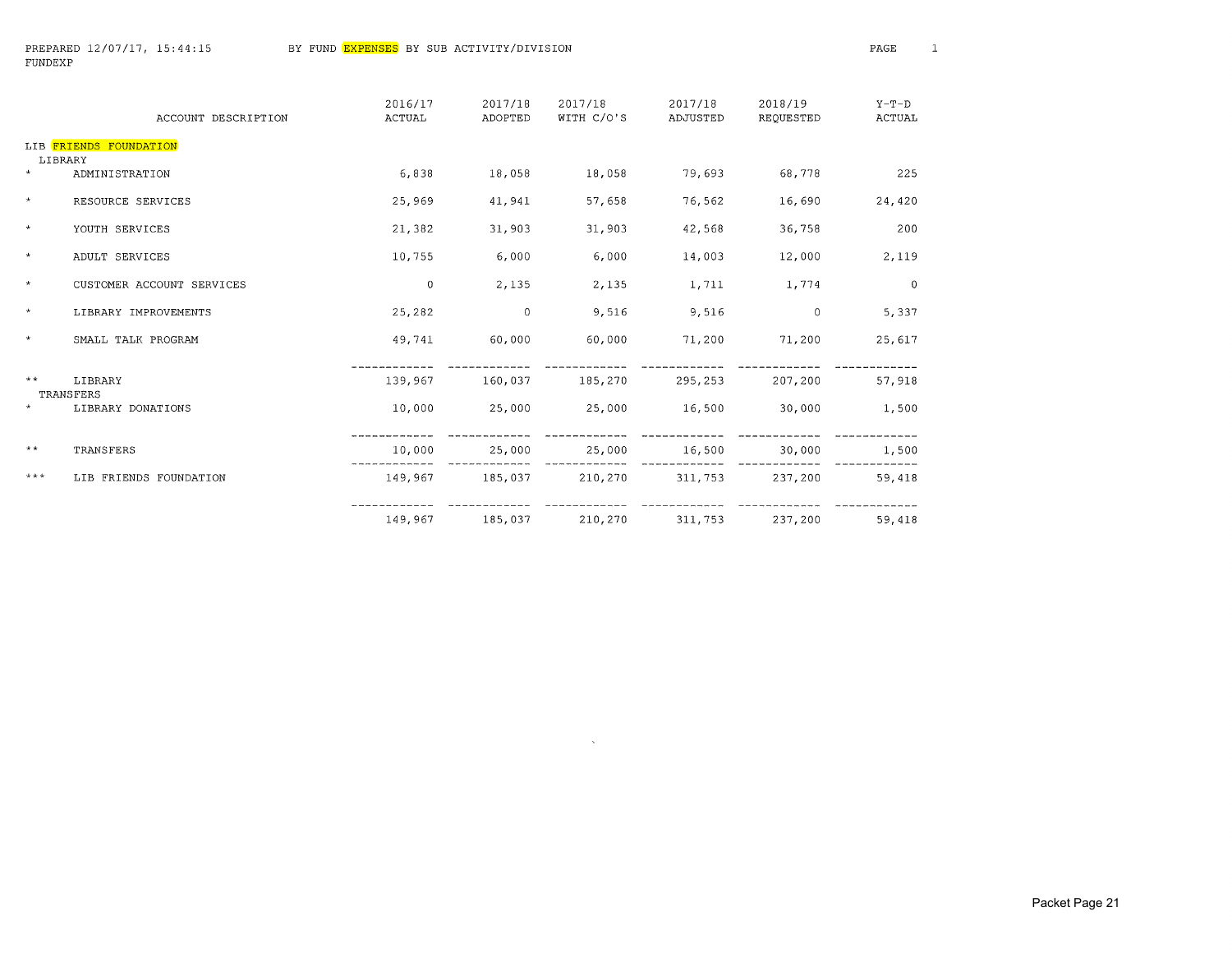$\sim 10^{11}$  km s  $^{-1}$ 

|              | ACCOUNT DESCRIPTION      | 2016/17<br>ACTUAL | 2017/18<br>ADOPTED | 2017/18<br>WITH C/O'S | 2017/18<br>ADJUSTED | 2018/19<br>REQUESTED | $Y-T-D$<br><b>ACTUAL</b> |
|--------------|--------------------------|-------------------|--------------------|-----------------------|---------------------|----------------------|--------------------------|
| LIBRARY      | LIBRARY DONATIONS/GRANTS |                   |                    |                       |                     |                      |                          |
| $\star$      | LIBRARY DONATIONS        | 6,258             | 2,000              | 2,000                 | 6,000               | 2,000                | 2,716                    |
| $\star$      | LIBRARY IMPROVEMENTS     | $\mathbf 0$       | $\mathbf 0$        | 45,891                | 45,891              | 0                    | $\overline{0}$           |
| $\star$      | SMALL TALK PROGRAM       | $\Omega$          | $\mathbf 0$        | $\overline{0}$        | 10,000              | 0                    | $\mathbf{0}$             |
| $\star$      | R CARVER TRUST GRANT     | 44,639            | $\mathbf 0$        | 882                   | 883                 | $\Omega$             | 883                      |
| $\star$      | KINNEY-LINDSTROM GRANT   | 3,934             | $\mathbf 0$        | 7,066                 | 7,066               | $\mathbf 0$          | 7,065                    |
| $\star$      | H BARNES READING ACADEMY | $\Omega$          | $\Omega$           | $\Omega$              | 5,065               | 5,065                | 204                      |
| $\star$      | BOOKS FOR BABIES         | 12,090            | 13,000             | 13,000                | 13,000              | 13,000               | 43                       |
| $\star$      | PROJECT SMYLES           | 28,632            | 25,000             | 25,000                | 26,500              | 30,000               | 9,922                    |
| $\star\star$ | LIBRARY                  | 95,553            | 40,000             | 93,839                | 114,405             | 50,065               | 20,833                   |
| $***$        | LIBRARY DONATIONS/GRANTS | 95,553            | 40,000             | 93,839                | 114,405             | 50,065               | 20,833                   |
|              |                          | 95,553            | 40,000             | 93,839                | 114,405             | 50,065               | 20,833                   |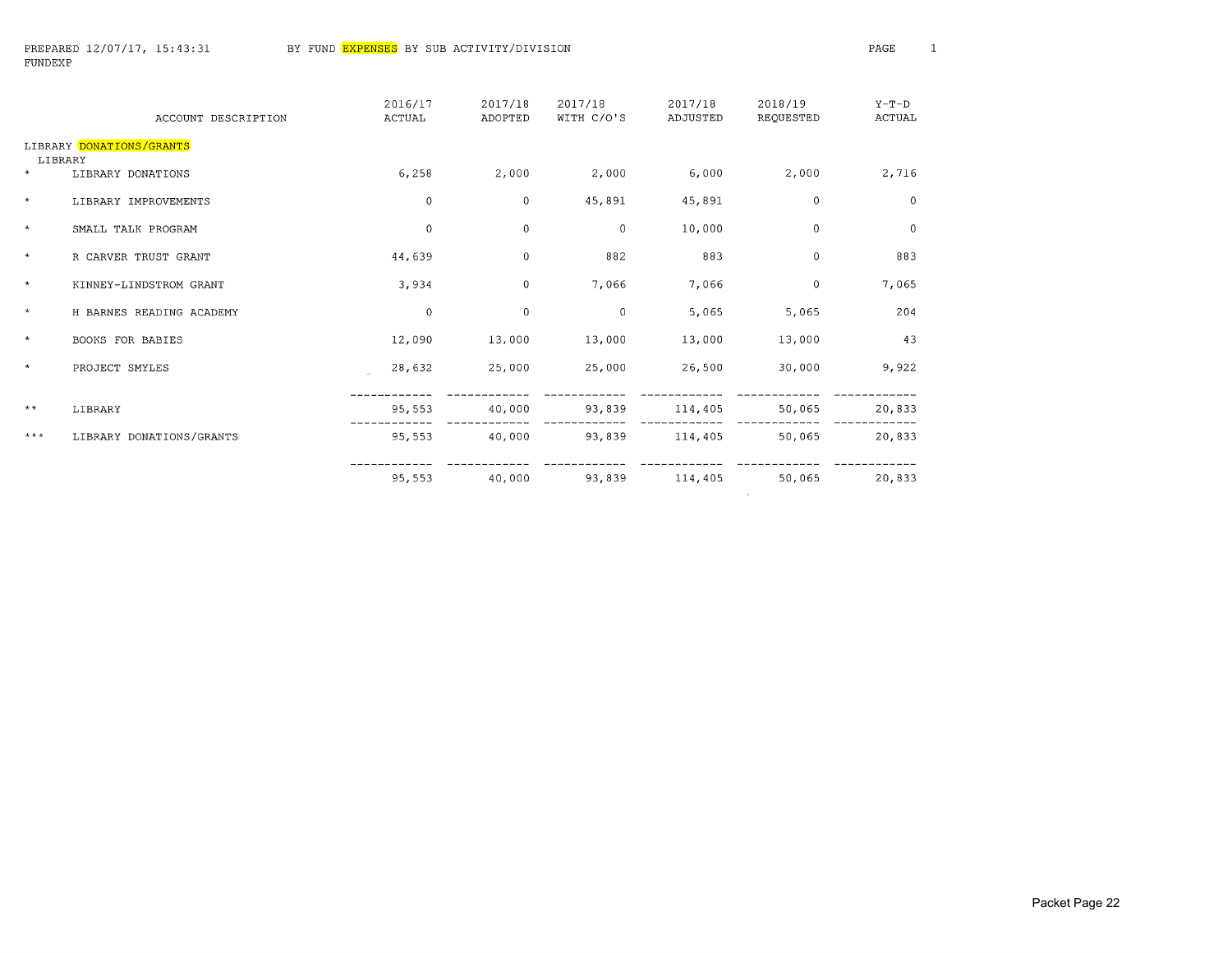| <b>ACCOUNT NUMBER</b>        | ACCOUNT DESCRIPTION                                                     | 2015/16<br><b>ACTUAL</b> | 2016/17<br><b>ACTUAL</b> | 2017/18<br>ADOPTED | 2017/18<br>ADJUSTED       | 2018/19<br>REQUESTED | $Y-T-D$<br><b>ACTUAL</b> |
|------------------------------|-------------------------------------------------------------------------|--------------------------|--------------------------|--------------------|---------------------------|----------------------|--------------------------|
| LIBRARY DONATIONS/GRANTS     | 241-0000-361.23-00 POOLED CASH INTEREST                                 | 1,231                    | 2,305                    | 1,000              | $\mathbf 0$               | $\overline{0}$       | 1,310                    |
|                              | 241-0000-361.28-00 UNREALIZED GAINS/LOSSES                              | 316                      | $1,904-$                 | $\Omega$           | $\mathbf 0$               | $\mathbf{0}$         | $\mathbf 0$              |
| 241-0000-372.00-00 DONATIONS |                                                                         | 54,750                   | 14,345                   | 2,000              | 3,000                     | 2,000                | 2,772                    |
|                              | 241-0000-372.05-00 PROJECT SMYLES DONATIONS                             | 5,757                    | 1,297                    | 2,000              | 2,000                     | 2,000                | 301                      |
|                              | 241-0000-372.39-00 SMALL TALK DONATIONS                                 | $\circ$                  | 10,000                   | $\mathbf 0$        | $\Omega$                  | $\mathbf{0}$         | $\mathbf 0$              |
|                              | 241-0000-372.42-00 H BARNES READING ACADEMY                             | $\circ$                  | $\overline{0}$           | $\mathbf 0$        | 5,065                     | 5,065                | $\mathbf 0$              |
|                              | 241-0000-377.00-00 MISCELLANEOUS REVENUE                                | 750                      | $\mathbf 0$              | $\mathbf{0}$       | $\mathbf 0$               | $\mathbf{0}$         | $\mathbf 0$              |
| $\star$                      | LIBRARY DONATIONS/GRANTS                                                | 62,804                   | 26,043                   | 5,000              | 10,065<br>$- - - - - - -$ | 9,065                | 4,383                    |
| $\star$ $\star$              | LIBRARY DONATIONS/GRANTS<br>241-2600-336.71-00 LIBRARY DIRECT STATE AID | 62,804<br>13,310         | 26,043<br>12,049         | 5,000<br>13,000    | 10,065<br>14,181          | 9,065<br>13,000      | 4,383<br>14,181          |
| $\star$<br>LIBRARY           |                                                                         | 13,310                   | 12,049                   | 13,000             | 14,181                    | 13,000               | 14,181                   |
| $\star$ $\star$<br>LIBRARY   | 241-6700-398.02-37 LIBRARY BEOUESTS                                     | 13,310<br>137,283        | 12,049<br>$\Omega$       | 13,000<br>$\Omega$ | 14,181<br>$\Omega$        | 13,000<br>$\Omega$   | 14,181<br>$\Omega$       |
|                              | 241-6700-398.02-39 FRIENDS FOUNDATION                                   | 22,000                   | 10,000                   | 25,000             | 16,500                    | 30,000               | 1,500                    |

| LEVEL.<br><b>TEXT</b> |                                                  | TEXT AMT |
|-----------------------|--------------------------------------------------|----------|
| A TIR                 | FOR PROJECT SMYLES FROM APLFF 239-6724-598.80-57 | 15,000   |
|                       | TRANSFER UNITED WAY TRANSPORTATION GRANT         | 1,500    |
|                       |                                                  | 16,500   |

| LEVEL | TEXT               | TEXT AMT |        |
|-------|--------------------|----------|--------|
| RO19  | FOR PROJECT SMYLES |          | 30,000 |
|       |                    |          | 30,000 |

| $\star$ | TRANSFERS                | 159,283            | 10,000           | 25,000           | 16,500           | 30,000           | 1,500            |
|---------|--------------------------|--------------------|------------------|------------------|------------------|------------------|------------------|
| **      | TRANSFERS                | 159,283            | 10,000           | 25,000           | 16,500           | 30,000           | 1,500            |
| ***     | LIBRARY DONATIONS/GRANTS | 235,397<br>235,397 | 48.092<br>48,092 | 43,000<br>43,000 | 40,746<br>40,746 | 52,065<br>52,065 | 20,064<br>20,064 |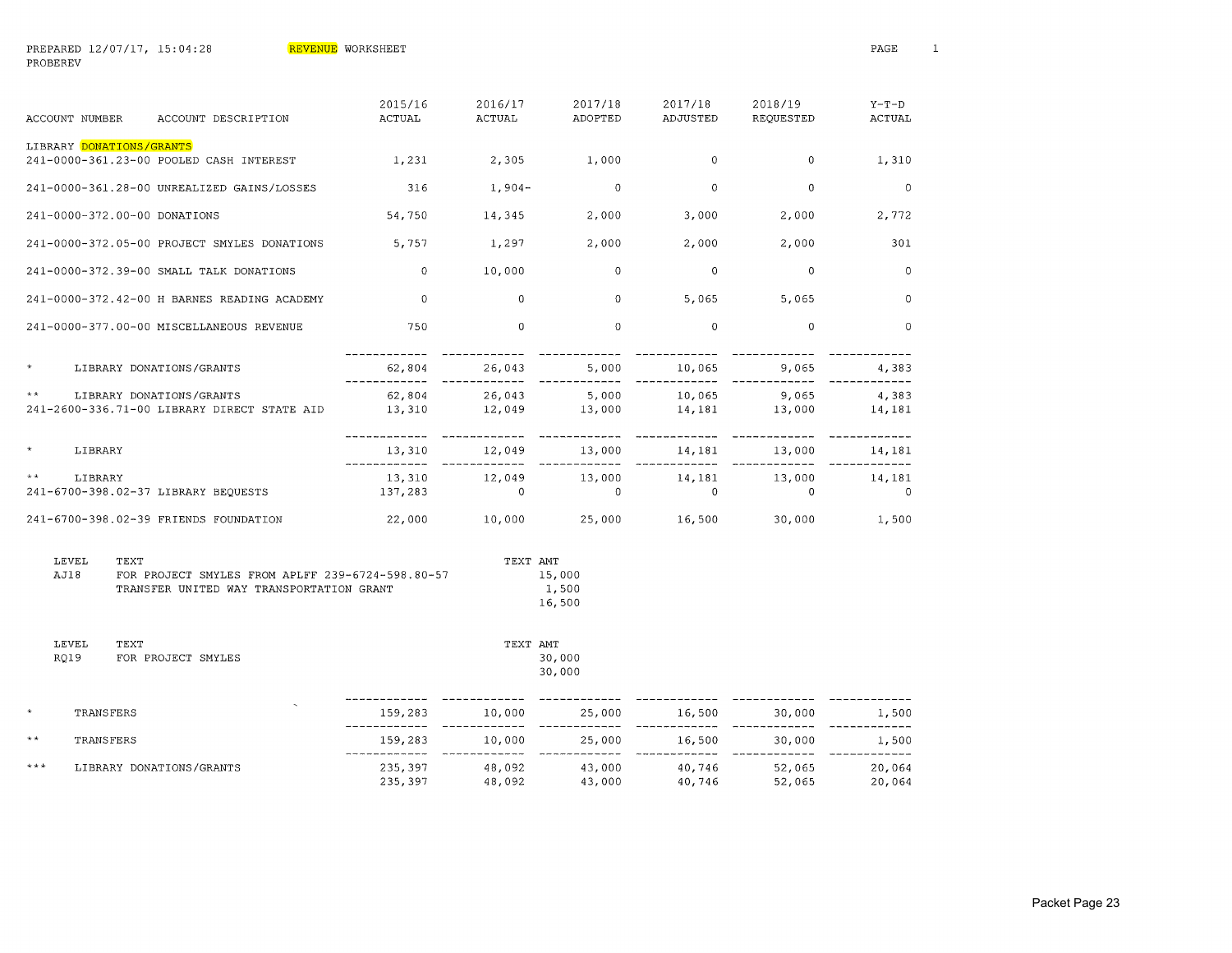# **Reallocation of FY18 APLFF Funding**

## **BOARD OF TRUSTEES AMES PUBLIC LIBRARY DECEMBER 21, 2017**

Be it resolved that the Board of Trustees, Ames Public Library, reallocates expenditure of the \$164,500 funding from Ames Public Library Friends Foundation for fiscal year 2017/18 as presented/amended.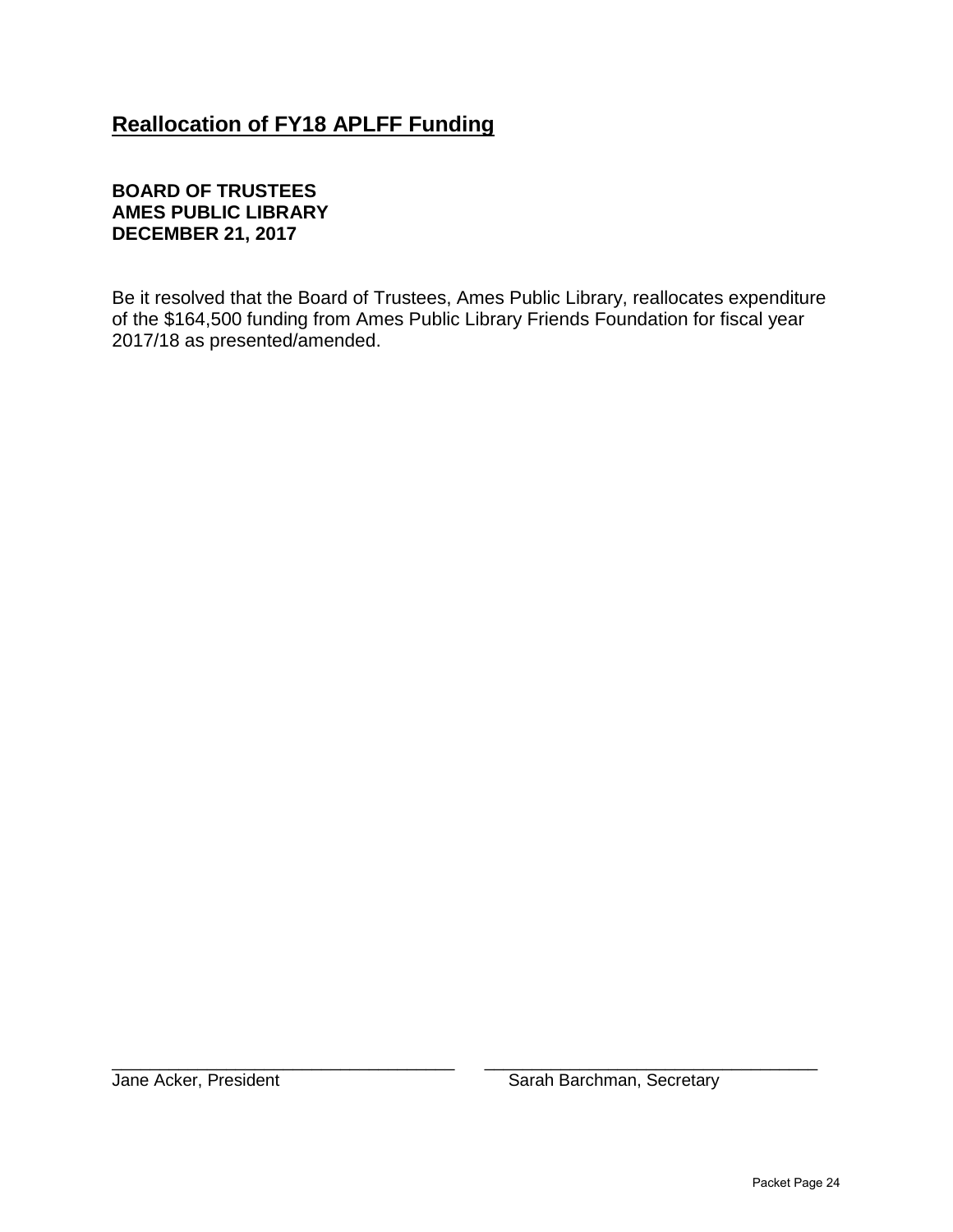**Background:** In April, the Board of Trustees approved staff requests for funding support from Ames Public Library Friends Foundation (APLFF). Some needs have changed as the year has progressed and staff is now seeking approval to reallocate the funds. The amount of funding approved and requested earlier was \$164,500 and the total would not change.

The requested changes include:

|           | • Reduce support for author visits                  | $-$ \$ 3,500  |
|-----------|-----------------------------------------------------|---------------|
| $\bullet$ | Increase support for youth coding materials         | \$1,000       |
| $\bullet$ | Increase funding for non-traditional collections    | \$1,000       |
|           | • Add support for Project Smyles                    | \$15,000      |
|           | • Reduce support for shared staff position with ISU | $-$ \$ 22,000 |
| $\bullet$ | Add support for summer lunch program                | \$6,000       |
|           | • Add funding for Small Talk food                   | \$2,500       |
|           | Net change:                                         | \$0           |

The entire revised funding plan appears on the following page.

**Requested Action:** Administration recommends that the Board of Trustees approve reallocation of the \$164,500 in APLFF funding for FY18 as requested.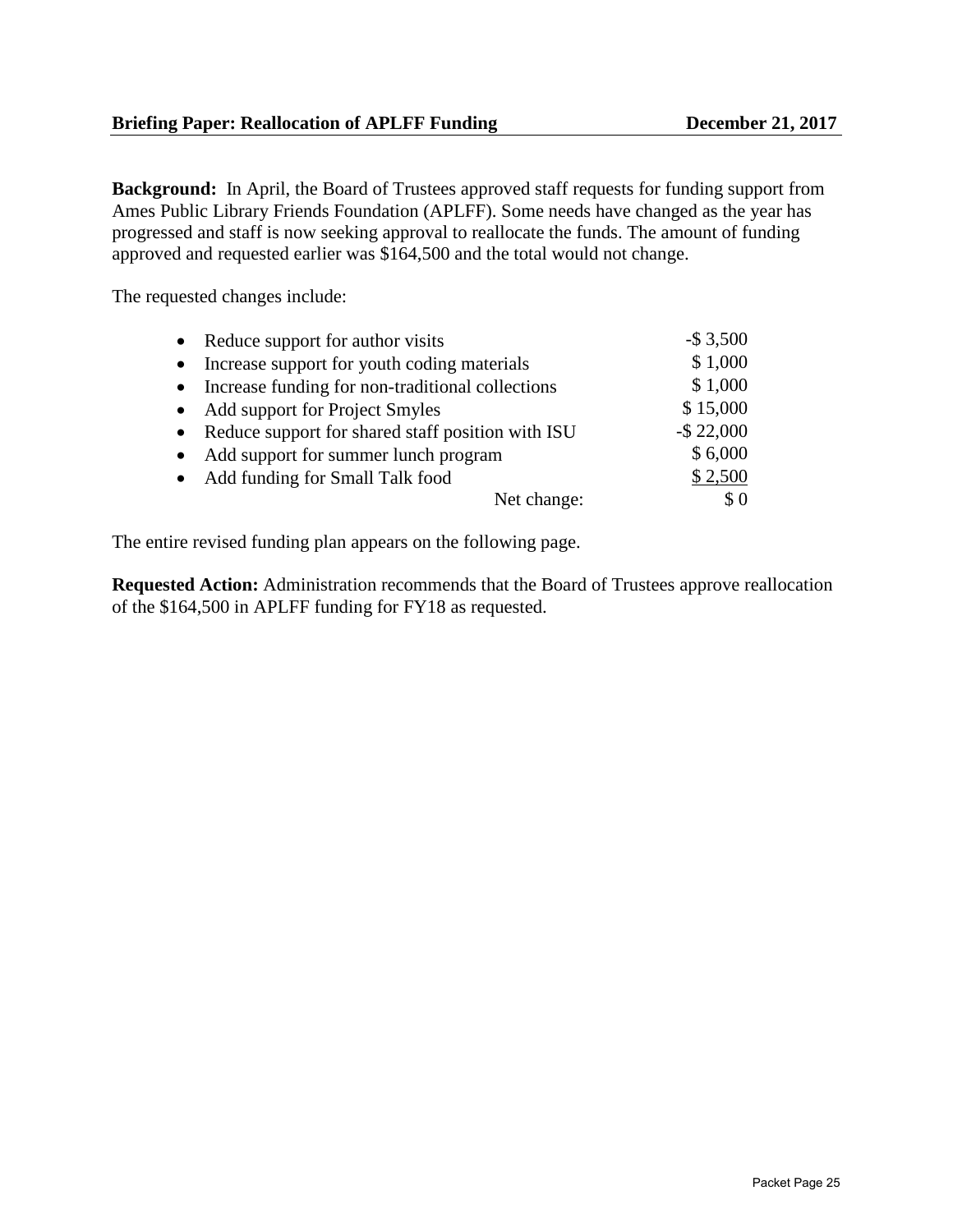|                                       | <b>Original Requests</b> |               |    | <b>Revised Requests</b> |    |           |
|---------------------------------------|--------------------------|---------------|----|-------------------------|----|-----------|
| Programming                           |                          | \$<br>56,000  |    |                         | Ś. | 53,500    |
| Youth                                 | \$<br>8,000              |               | \$ | 8,000                   |    |           |
| Teen                                  | \$<br>3,000              |               | \$ | 3,000                   |    |           |
| Adult                                 | \$<br>8,000              |               | \$ | 8,000                   |    |           |
| Prize Books/Medallions                | \$<br>12,000             |               | \$ | 12,000                  |    |           |
| <b>Adult Summer Incentives</b>        | \$<br>2,000              |               | \$ | 2,000                   |    |           |
| <b>Book Clubs</b>                     |                          |               |    |                         |    |           |
| Youth                                 | \$<br>500                |               | \$ | 500                     |    |           |
| Teen                                  | \$<br>750                |               | \$ | 750                     |    |           |
| Adult                                 | \$<br>1,000              |               | \$ | 1,000                   |    |           |
| <b>Great Books</b>                    | \$<br>500                |               | \$ | 500                     |    |           |
| All Iowa Reads Youth and Teen         | \$<br>500                |               | \$ | 500                     |    |           |
| Parenting                             | \$<br>250                |               | \$ | 250                     |    |           |
| <b>Passive Programming</b>            | \$<br>5,000              |               | \$ | 5,000                   |    |           |
| <b>Author visits</b>                  |                          |               |    |                         |    |           |
| <b>Author visits</b>                  | \$<br>10,000             |               | \$ | 6,500                   |    |           |
| Author support (ISU)                  | \$<br>3,000              |               | \$ | 3,000                   |    |           |
| Little Free Libraries                 | \$<br>500                |               | \$ | 500                     |    |           |
| at Middle School and High School      |                          |               |    |                         |    |           |
| Coding materials (STEAM programming)  | \$<br>1,000              |               | \$ | 2,000                   |    |           |
| <b>Incentives</b>                     |                          | \$<br>4,500   |    |                         | \$ | 4,500     |
| Giveaways                             | \$<br>1,000              |               | \$ | 1,000                   |    |           |
| Promotional                           | \$<br>3,500              |               | \$ | 3,500                   |    |           |
| <b>Collections</b>                    |                          | \$<br>20,000  |    |                         | \$ | 21,000    |
| Materials (bridge fiscal years)       | \$<br>10,000             |               | \$ | 10,000                  |    |           |
| Book Series project                   | \$<br>2,500              |               | \$ | 2,500                   |    |           |
| DVD TV Series project                 | \$<br>2,500              |               | \$ | 2,500                   |    |           |
| <b>Non-Traditional collections</b>    | \$<br>5,000              |               | \$ | 6,000                   |    |           |
| <b>Project Smyles</b>                 |                          |               | \$ | 15,000                  | \$ | 15,000    |
| <b>Other Considerations</b>           |                          | \$<br>44,000  |    |                         |    | 30,500    |
| <b>Shared Staff Position with ISU</b> | \$<br>44,000             |               | \$ | 22,000                  |    |           |
| Summer lunch program support          |                          |               | \$ | 6,000                   |    |           |
| <b>Small Talk food</b>                |                          |               | \$ | 2,500                   |    |           |
| <b>Total for New Requests:</b>        |                          | \$124,500     |    |                         |    | \$124,500 |
| <b>Innovation (carryover)</b>         | \$<br>10,000             | \$<br>10,000  |    |                         | \$ | 10,000    |
| <b>Website Redesign (carryover)</b>   | \$<br>30,000             | \$<br>30,000  |    |                         |    | 30,000    |
| <b>Total for Carryover:</b>           |                          | \$<br>40,000  |    |                         |    | 40,000    |
| <b>TOTAL REQUEST FOR SUPPORT:</b>     |                          | \$<br>164,500 |    |                         |    | \$164,500 |

## **FY18 APLFF Funding Reallocation Request**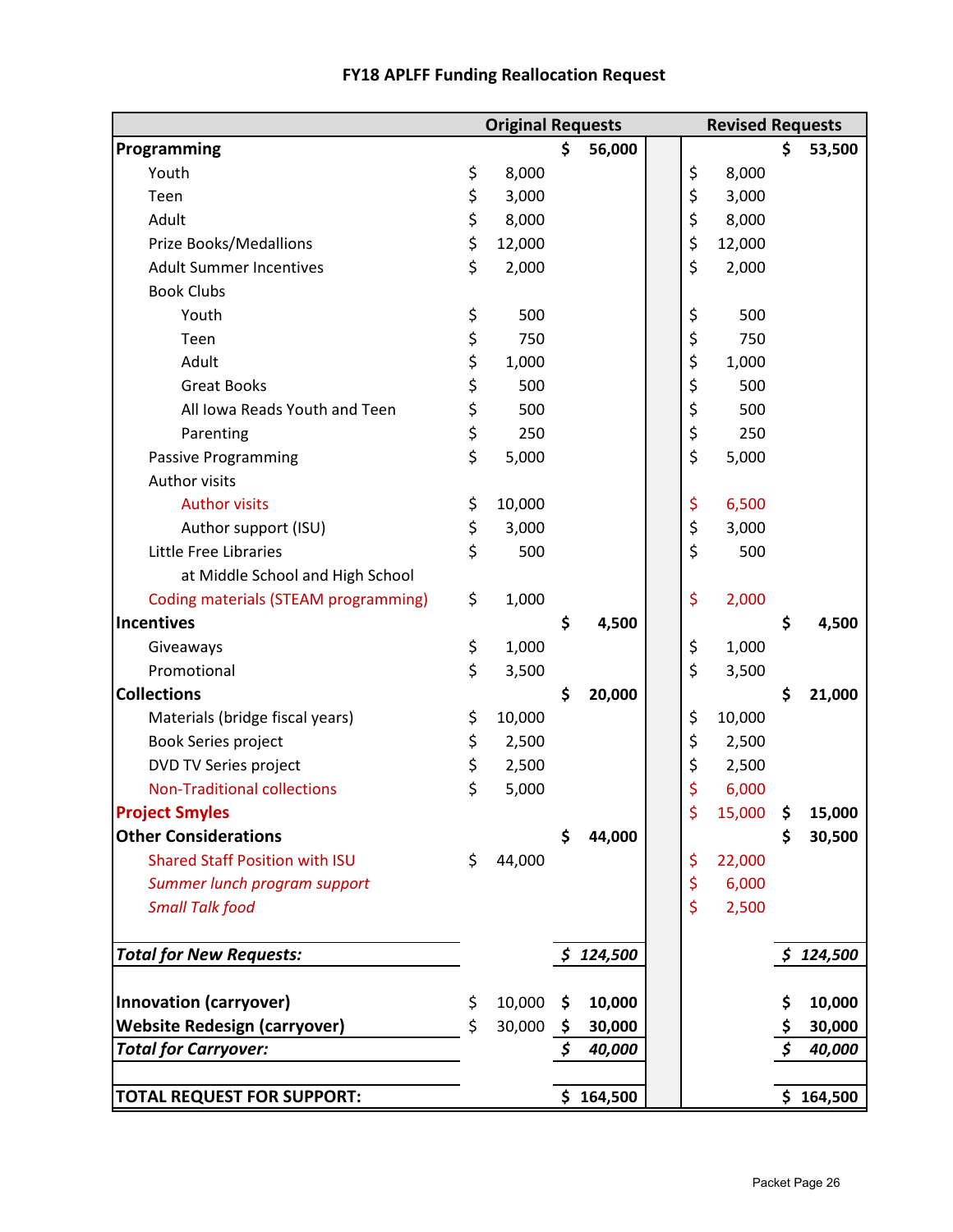# **Contract for Library Service for Story County**

## **BOARD OF TRUSTEES AMES PUBLIC LIBRARY DECEMBER 21, 2017**

Be it resolved that the Board of Trustees, Ames Public Library, approves continuation of the Library Service Contract for Story County for Fiscal Year 2018/19.

\_\_\_\_\_\_\_\_\_\_\_\_\_\_\_\_\_\_\_\_\_\_\_\_\_\_\_\_\_\_\_\_\_\_\_\_ \_\_\_\_\_\_\_\_\_\_\_\_\_\_\_\_\_\_\_\_\_\_\_\_\_\_\_\_\_\_\_\_\_\_\_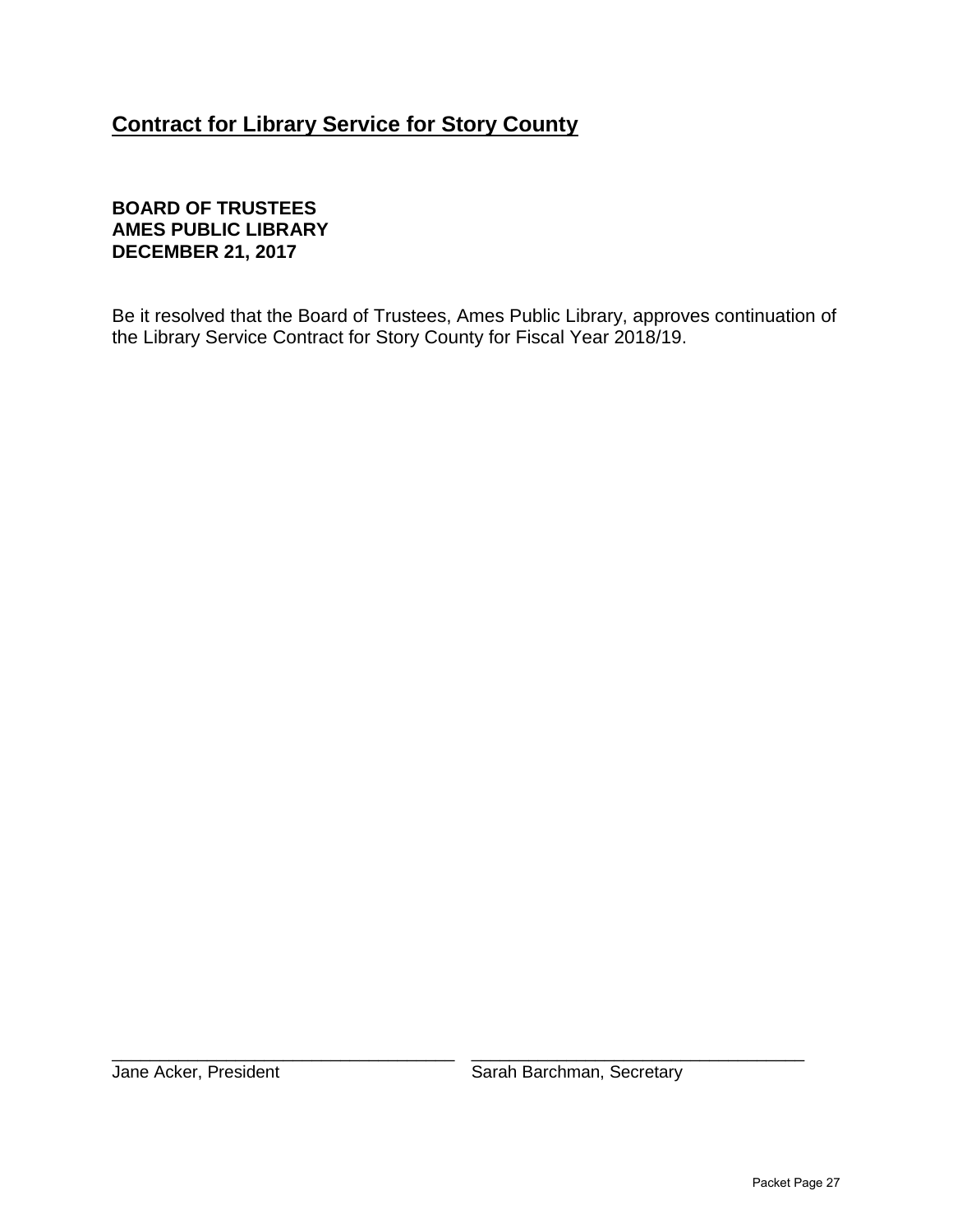**Background:** A multi-party agreement between the Story County Board of Supervisors and the eleven public library boards of trustees was first initiated in Fiscal Year 1976. The purpose is to provide Story County residents who live outside of incorporated areas access to the libraries of the incorporated cities, and to provide commensurate financial support to those libraries.

The most recent Contract for Library Service for Story County was adopted in 2010 and appears on the following page for reference. While the contract may continue in perpetuity, paragraph 8 indicates that:

"the parties hereto shall each review this contract prior to February 1 of each year, which is prior to the date of the annual tax levy by the County…"

Financial support from Story County is based on a formula that takes into account the number of items loaned to rural residents by each library in the county. In the current fiscal year, APL's revenue from Story County is anticipated to be \$148,792.

**Requested Action:** The Contract for Library Service for Story County is being presented now for informational purposes and to comply with paragraph 8 of the agreement. Staff recommends Board approval for the upcoming fiscal year.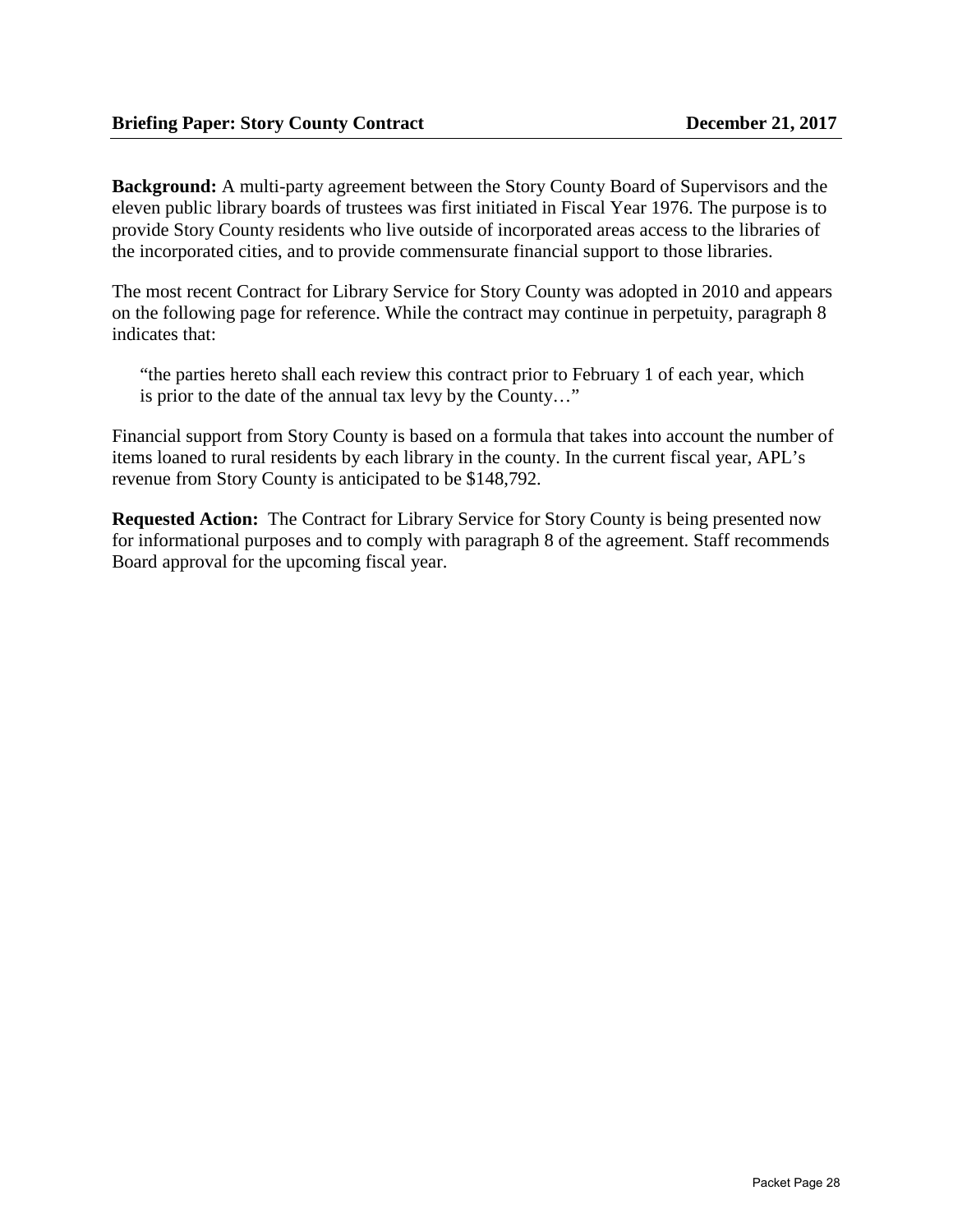# CONTRACT FOR LIBRARY SERVICE FOR STORY COUNTY

This annual contract is made and entered into the same of the set of the by and between the Story County Board of Supervisors on behalf of Story County, Iowa, herein after called the County and the Boards of Trustees of the public libraries in the cities of Ames, Cambridge, Collins, Colo, Huxley, Maxwell, Nevada, Roland, Slater, Story City, and Zearing, herein after called the "libraries", and the parties agree, acknowledge and contract as follows:

- 1. That Story County, Iowa does not have a County Library as provided in Chapter 336, Code of Iowa, 2007, as amended.
- 2. That all of the cities named above have libraries which are supported by levies upon the property in their respective corporation.
- 3. That it is mutually desired by all parties hereto that residents of Story County residing outside of incorporated cities be entitled to receive library service from any library mentioned above, with an equal basis, whether such patrons and residents live within the corporate limits of said cities and that this contract is made in accordance with the provision of Chapter 336.18 of the Code of Iowa, 2007, as amended.
- 4. That each and all of the said libraries agree to loan library materials to all residents of Story County, Iowa, living outside of the incorporated cities upon the same terms and conditions of the city in which said libraries are located.
- 5. That the libraries will not reduce the amount of support received through taxation within their respective corporations, because of receiving these monies, and that funds received from Story County under this agreement shall be used for the purchase of materials, equipment and to provide for additional service. That if any city reduces the amount of support received through taxation, the County has the option of declaring the contract void as to any such library.
- 6. That funds will be distributed by Story County to the public libraries of Ames, Cambridge, Collins, Colo, Huxley, Maxwell, Nevada, Roland, Slater, Story City and Zearing on the basis of an annual report and recommendation submitted to the Board of Supervisors by the city library boards and agreement by the Story County Board of Supervisors. A library's county funding in any single year shall not exceed the library's municipal funding from the city's general fund, including in‐kind services, for that year. For this purpose, any sources of library generated income, such as fines, fees, donations, grants, etc., shall not be considered municipal funding.
- 7. Because it is the intent of the parties that this contract continue from year to year, and because funding levels from Story County may be subject to change, the County shall annually publicly announce funding as provided for in this contract and as provided for at Iowa Code Section 336.18(2)(a).